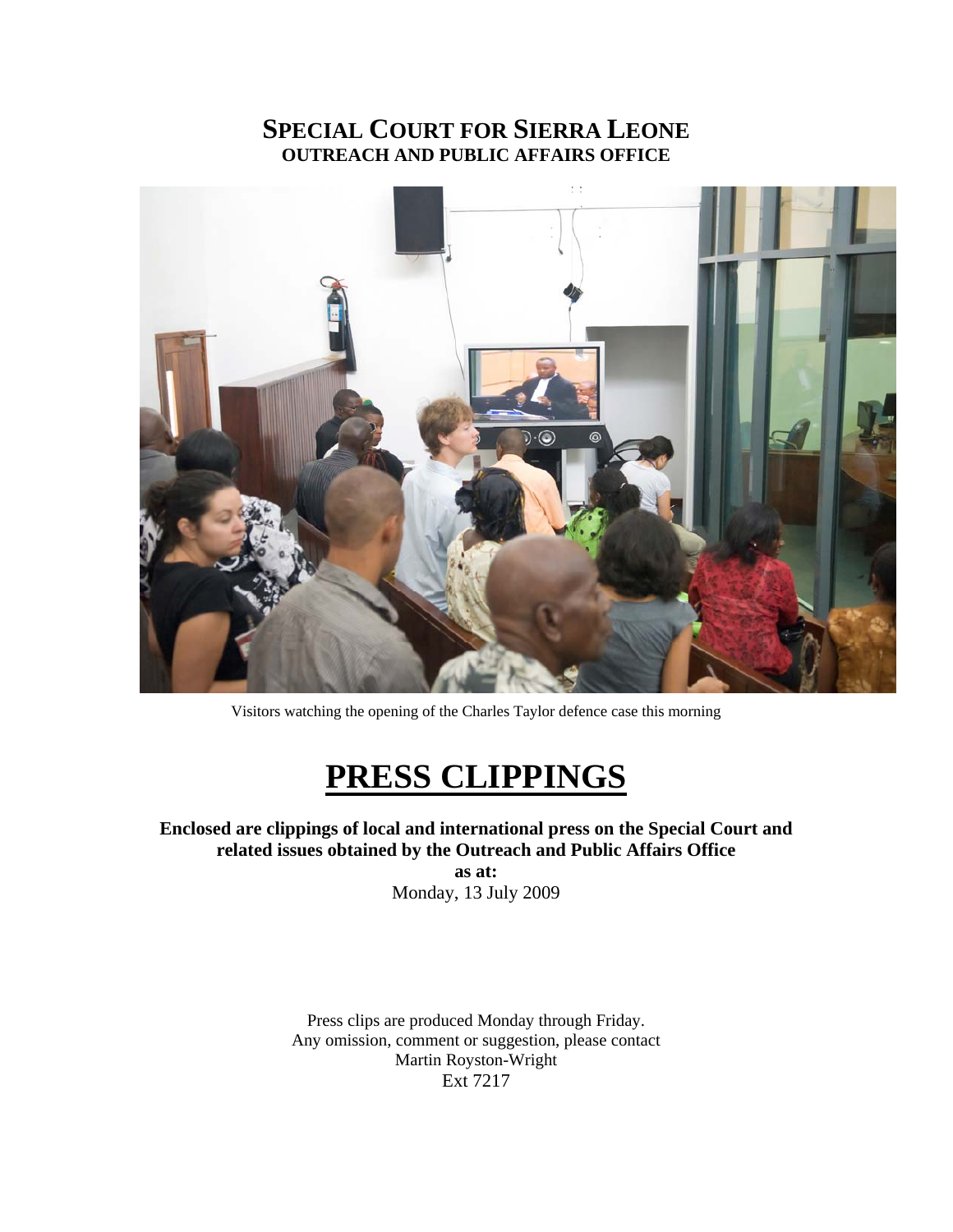| <b>Local News</b>                                                                     |             |
|---------------------------------------------------------------------------------------|-------------|
| Taylor Trial Opens Today / The Nation                                                 | Page 3      |
| LRA Warrants Extend to Four Years / The Nation                                        | Page 4      |
| Defense Opens Taylor War Crimes Trial / The Spark                                     | Page 5      |
| <b>International News</b>                                                             |             |
| Charles Taylor Begins his War Crimes Defense / Associated Press                       | Pages 6-7   |
| Taylor Starts War Crimes Defence / BBC Online                                         | Page 8      |
| Charles Taylor's Defence to Start on 13 July / Radio Netherlands Worldwide            | Pages 9-10  |
| Welcome Back for Taylor's Defense / Charlestaylortrial.org                            | Page 11     |
| Taylor's Point of View: Does It Matter? / Charlestaylortrial.org                      | Pages 12-13 |
| The Prosecution's Case: What Happened? / Charlestaylortrial.org                       | Pages 14-16 |
| UNMIL Public Information Office Media Summary / UNMIL                                 | Pages 17-20 |
| Bosnia Marks Srebrenica With no Reconciliation in Sight / Radio Netherlands Worldwide | Pages 21-22 |
| Africa's Evil: An Examination / GhanaDot.com                                          | Pages 23-29 |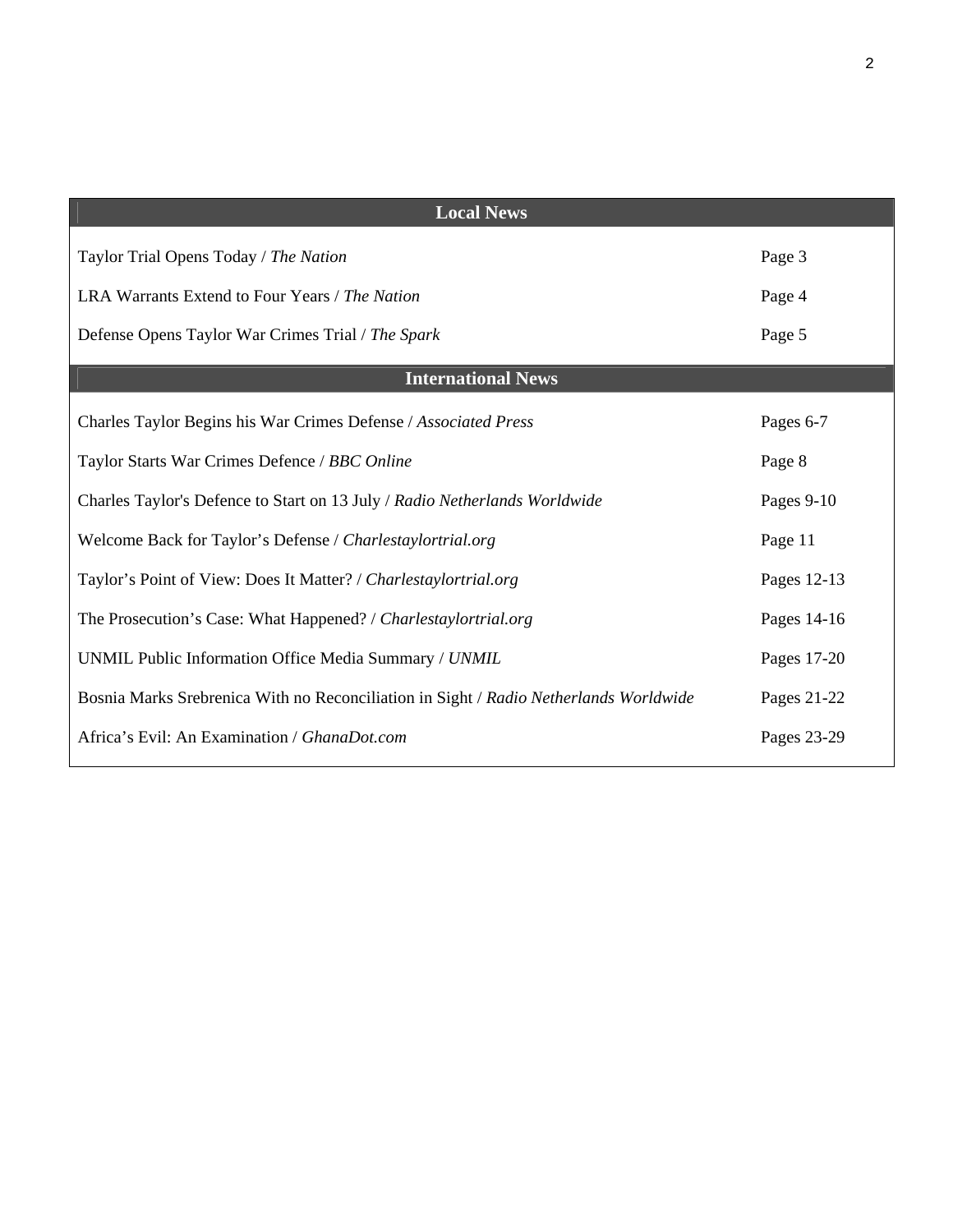The Nation Monday, 13 July 2009

ens Today he defense in the trial of he former Liberian presient Charles Taylor tanding trial before the special Court for Sierra eone in The Hague for var crimes against hu-

**Taylor Trial** 

manity is scheduled to open its case today. Taylor, who was president of Liberia from 1997 to 2003. is expected to be the first defense witness and to take the stand on

Tuesday, July 14. He is being tried on 11 counts of war crimes, crimes against humanity, and other serious violations of international humanitarian law committed during Sierra Leone's 11-year armed conflict, which ended in 2002. The

charges are primarily for his alleged role as a major backer of the Sierra Leone rebel group, the Revolutionary United Front (RUF), and his alleged association with a second warring faction. the Armed Forces Revolutionary Coun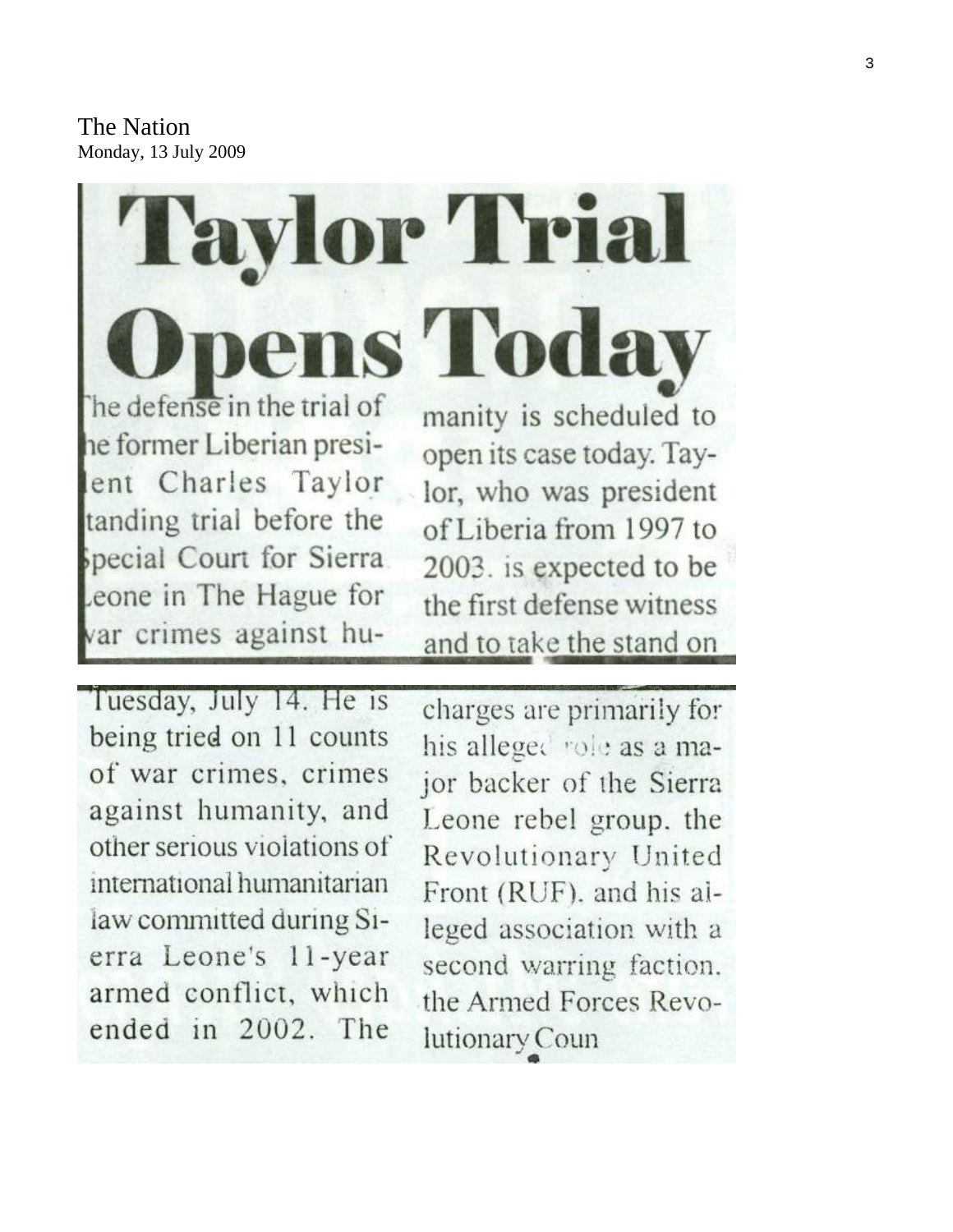## The Nation Monday, 13 July 2009

#### **LRA Warrants Extend to Four Years**

# **LRA Warrants Ex**l'o Four

From The Hague, Netherlands, the International Criminal Court, ICC's arrest warrant number CPI-20090708-PR434 issued on Wednesday 8 July 2005 against Joseph Kony and other senior Lord Resistance Army, LRA commanders including Okot Odhiambo and Dominic Ongwen for crimes against humanity and war crimes they are suspected to have committed between 2002 and 2004

have been extended to another four years. The men are alleged to have abducted children and transformed them into soldiers and sexual slaves. Since the warrants were issued, it's four years ago, the fugitives still remain at large. Therefore the ICC has welcomed states co-operation in the effort to apprehend the LRA fugitives. It takes encouragement from the fact that the governments of the

region are now acting together with the support of MONUC to address the issue of arresting LRA suspects. The Court remains hopeful that continued concerted efforts will lead to the enforcement of the warrants. Source: ICC

# Radovan Karadzic Accuses US of Betrayal

Claiming to have been betrayed by the United States, the United Nations war crimes tribunal for the 1990s Balkan conflicts has rejected an application by the former Bosnian Serb leader Radovan Karadzic that he should be granted immunity from prosecution because he signed an agreement with the United States Government in 1996. The three judges of the International Criminal Tribunal for the former Yugoslavia (ICTY), sitting in The Hague, denied the claim, a motion challenged by for lawyers Mr. Karadzic, who said that their client has not been able to establish the act has been an abuse of process. Reports say Mr. Karadzic says that he reached a deal with US representatives, led by its official negotiator in the conflict Richard



Holbrooke that he would be immune from any subsequent war crimes prosecution if he gave up politics and withdrew from public life in mid-1996. When interviewed, Mr. Holbrooke is reported to have denied making such agreement with Mr. Karadzic. But the ICTY agreed with prosecutors that Mr. Karadzic could not show that any such agreement was arranged under the authority of the Security Council, which set up the tribunal to

handle the cases of th worst atrocities commit ted during the Balka wars. After more than decade as a fugitive, th former leader of the Re public of Serbia and com mander of Bosnian Serl forces during part of the 1990s, Mr. Karadzic wa arrested a year ago and transferred to The Haguto stand trial on charges o genocide, complicity in geno cide, extermination, murder wilful killing, persecutions deportations, inhumane act and other crimes.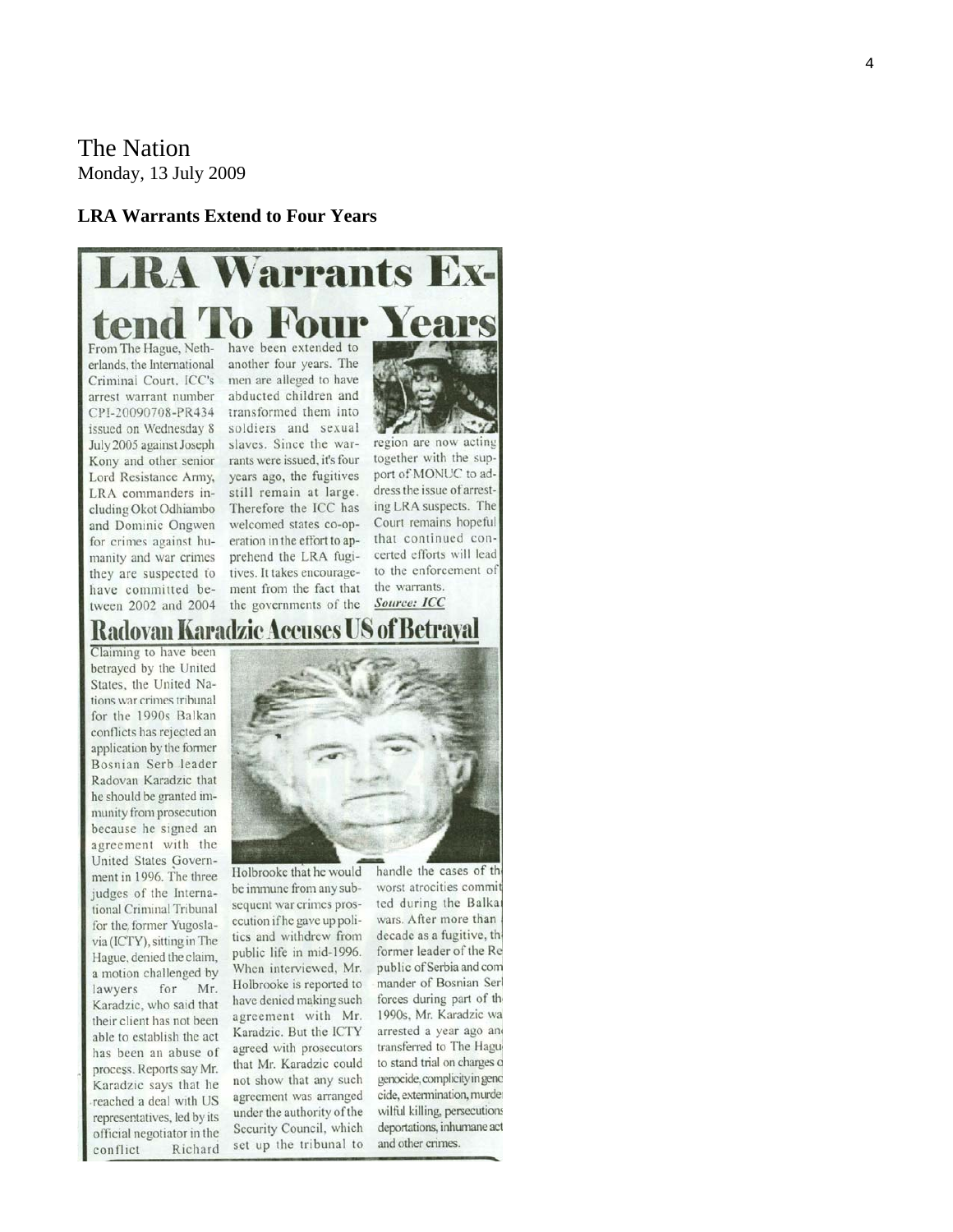The Spark Monday, 13 July 2009

### **Defense Opens Taylor War Crimes Trial**



The defense in the trial of the former Liberian president Charles Taylor before the Special Court for Sierra Leone is scheduled to open its case on July 13, 2009 in The Hague. Taylor, who was president of Liberia from 1997 to 2003, is expected to be the first defense witness and to take the stand on July 14.

Taylor is being tried on 11 counts of war crimes, crimes against humanity, and other serious violations of international law committed during Sierra Leone's brutal 11-year armed conflict, which ended in 2002. The charges are primarily for his alleged role as a major backer of the Sierra Leone rebel group, the Revolutionary United Front (RUF), and his

lar was notorious for its atrocities, including cutting off the limbs of civilians.

alleged association with a second warring faction, the Armed **Forces Revolutionary Council** (AFRC). The RUF in particu-

victims of heinous abuses in Sierra Leone an important opportunity to see justice done," **Continued page 7** 

"Charles Taylor's trial gives

# **Defense Opens Taylor War Crimes Trial**

### From front page

said Elise Keppler, senior counsel with Human Rights Watch's International Justice Program. "A vigorous defense is key to ensuring a fair, credible trial."

Taylor is being tried by the United Nations-backed Special Court for Sierra Leone, a hybrid international-national court that includes Sierra Leonean and international judges and staff. While the Special Court is headquartered in Freetown, Sierra Leone's capital, Taylor's trial is taking place at the facilities of the International Criminal Court in The Hague because of concerns that a trial in Sierra Leone might affect stability in West Africa.

Taylor's testimony is expected to last for several weeks. Prior to Taylor's arrest in 2006, Human Rights Watch worked with a coalition of African and international nongovernmental organizations to press for his surrender for trial and has closely followed the work of the Special Court since it was established in 2002.

For more Human Rights Watch reporting on Sierra Leone, including on the trial of Charles Taylor and the Special Court for Sierra Leone, please visit the following: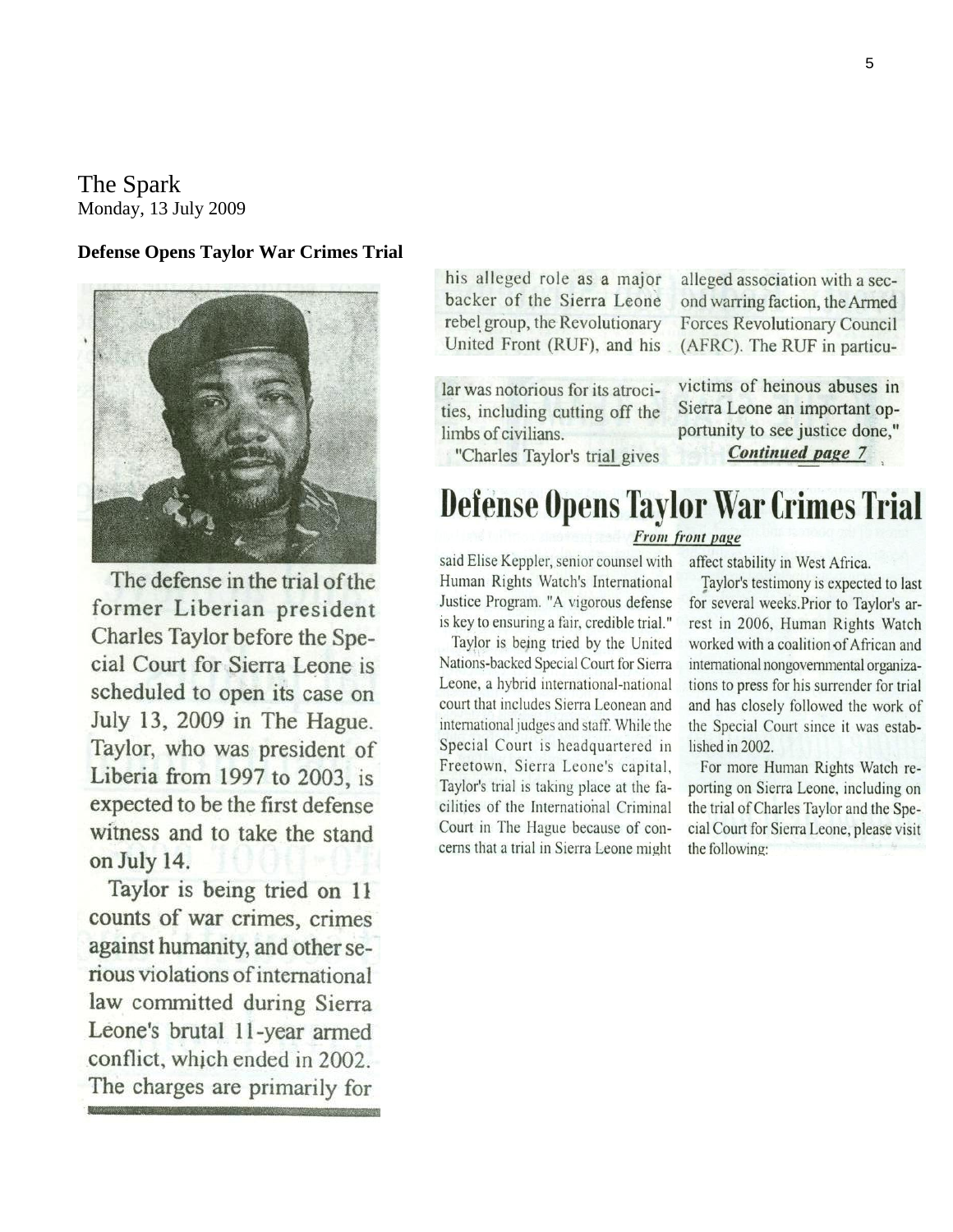# Associated Press

Monday, 13 July 2009

### **Charles Taylor begins his war crimes defense**

THE HAGUE, Netherlands (AP) — Charles Taylor has begun his defense against charges he led rebels in Sierra Leone who murdered, raped and mutilated villagers.

The former Liberian president's lawyer has urged judges at the Special Court for Sierra Leone not to let the horrors inflicted by rebels during the country's civil war cloud their judgment about Taylor's involvement in the crimes.

Taylor is charged with 11 crimes including murder, torture, rape, sexual slavery, using child soldiers and spreading terror.

Courtenay Griffiths said Monday he was in court "to defend a man who we say is innocent of these charges."

Taylor is the first African head of state to be tried by an international court. He is to take the stand in his own defense Tuesday.

THIS IS A BREAKING NEWS UPDATE. Check back soon for further information. AP's earlier story is below.

THE HAGUE, Netherlands (AP) — Charles Taylor begins his defense Monday against charges he led rebels in Sierra Leone who murdered, raped and mutilated villagers in a brutal terror campaign during the country's civil war.

The former Liberian president is accused of commanding and arming the rebels from his presidential palace in Monrovia.

Taylor, the first African head of state to be tried by an international court, has pleaded not guilty to 11 charges including murder, torture, rape, sexual slavery, using child soldiers and spreading terror.

Prosecutors at the U.N.-backed Special Court for Sierra Leone have called 91 witnesses since January 2007. Now it is Taylor's turn.

"His case is that he was not involved," Taylor's British lawyer Courtenay Griffiths told The Associated Press in a telephone interview. "That he was a peacemaker, not a warmonger."

Griffiths will deliver his opening statement Monday and the former president will take the stand Tuesday for what is expected to be weeks of testimony in his own defense.

Taylor was forced into exile after being indicted in 2003 and was finally arrested in Nigeria three years later. He was sent for trial in The Hague in June 2006 because officials feared staging the case in Sierra Leone could spark further violence.

He boycotted the start of his trial in June 2007 and fired his attorney, holding up proceedings until January 2008 when prosecutors called their first witness.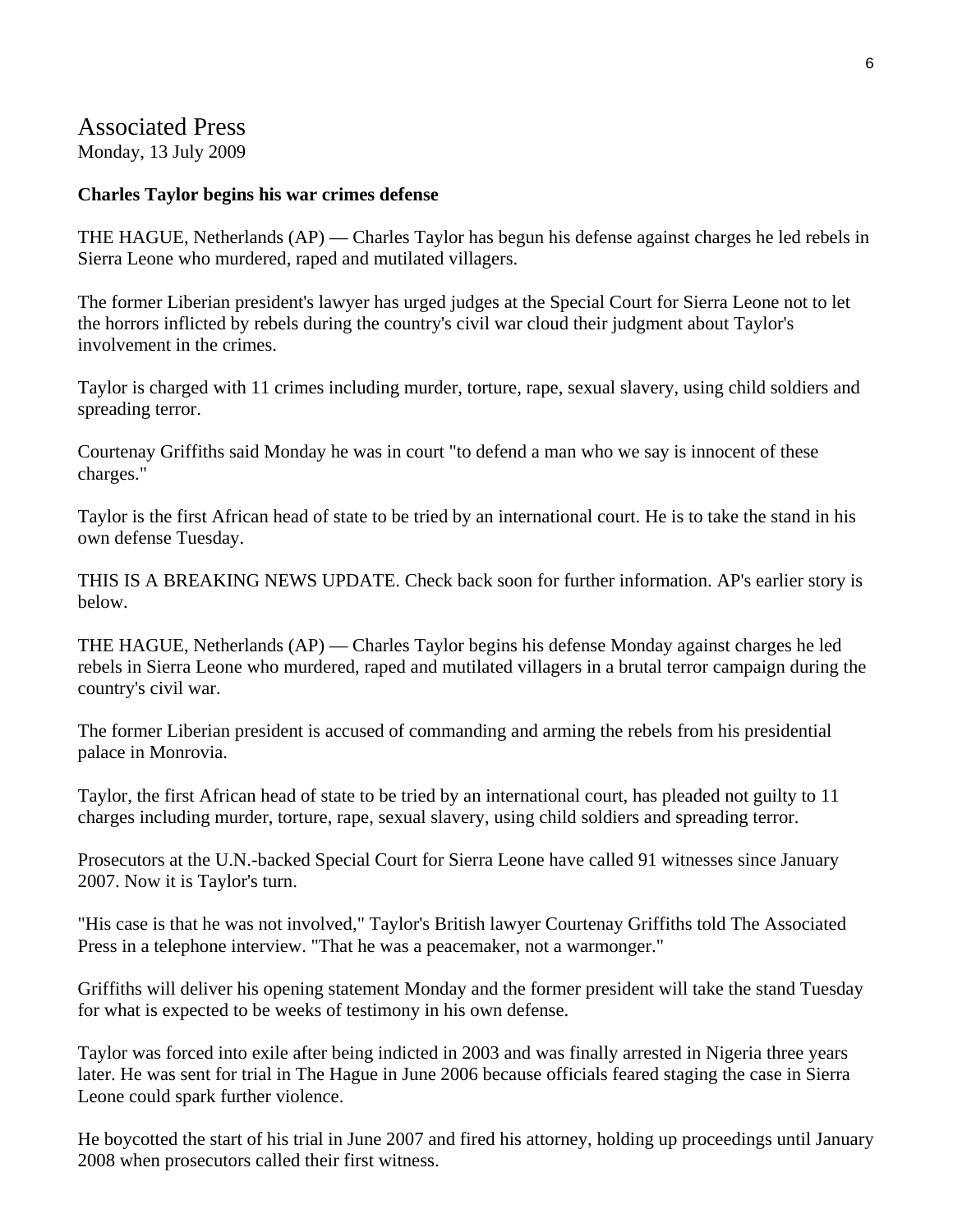Witnesses testified about radio exchanges between Taylor and the rebels, arms smuggled from Liberia to Sierra Leone in sacks of rice and diamonds sent back in a mayonnaise jar. One former aide said he saw Taylor eat a human liver.

"We say and have said all along that they are lying," Griffiths said of the prosecution witnesses.

It is estimated that about a 500,000 people were victims of killings, systematic mutilation and other atrocities in Sierra Leone's 1991-2002 civil war. Some of the worst crimes were carried out by gangs of child soldiers fed drugs to desensitize them to the horror of their actions.

After Taylor, the defense team has a list of more than 200 witnesses, though not all are expected to testify. Among them are former African heads of state and high-ranking U.N. officials who will testify on his behalf, according to a list that does not name them.

Griffiths aims to portray Taylor as a peace maker asked by the 15-member Economic Community of West African States and the United Nations to help halt the atrocities in Sierra Leone.

Dan Saryee, a rights advocate who runs the pro-democracy Liberia Democratic Institute, dismissed the idea.

"Taylor's war machinery was never a peacekeeping force; how could it go into Sierra Leone to make peace?" Saryee said. "It is unthinkable."

Associated Press writers Clarence Roy-Macaulay in Freetown, Sierra Leone, and Jonathan Paye-Layleh in Monrovia, Liberia, contributed to this report.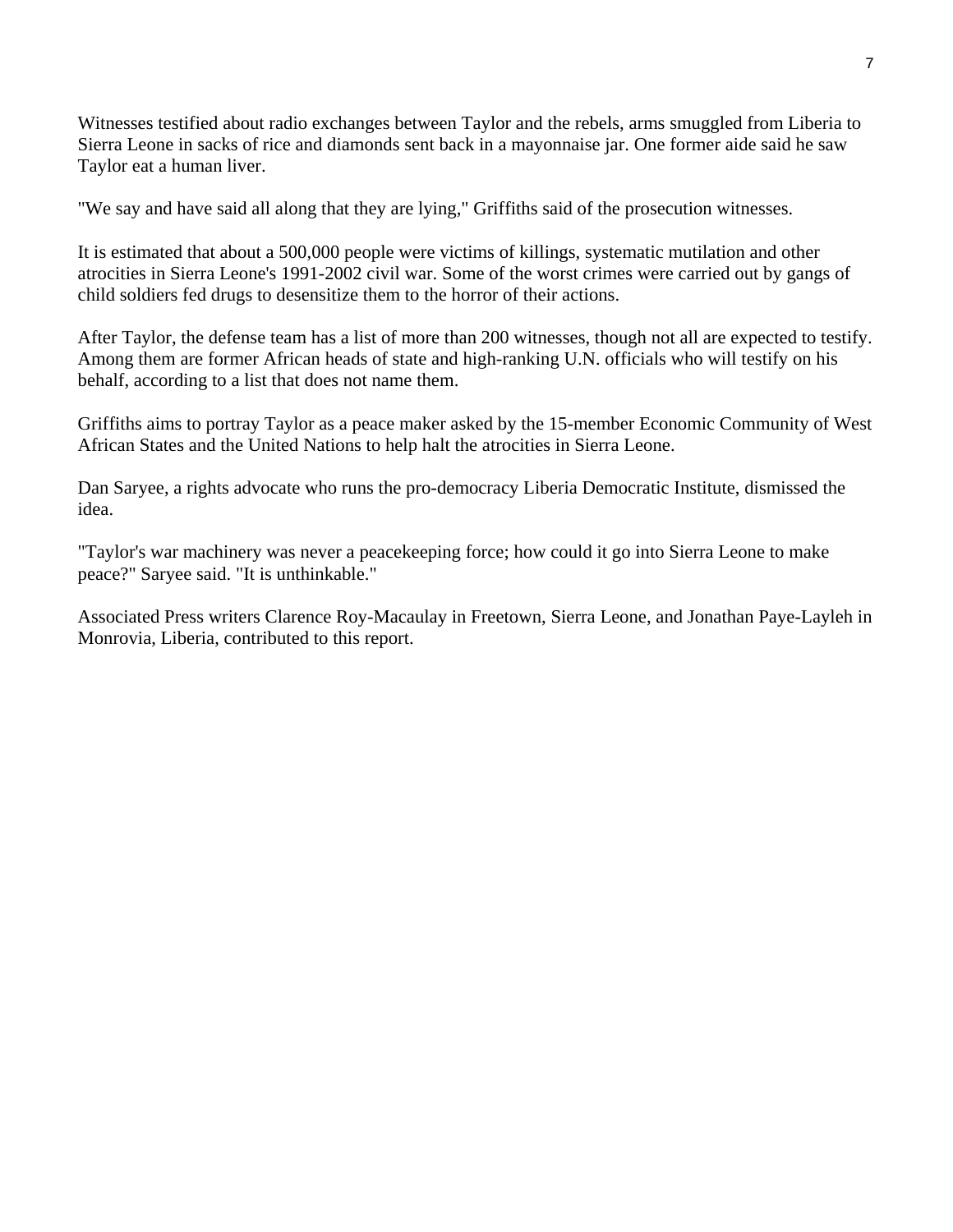# BBC Online

Monday, 13 July 2009

### **Taylor starts war crimes defence**

Lawyers for Charles Taylor, the former president of Liberia on trial for crimes against humanity, have begun his defence**.**

He denies 11 charges, including murder, rape and torture, at the Special Court for Sierra Leone in The Hague.

Prosecutors say he controlled rebels who carried out atrocities during Sierra Leone's decade-long civil war.

Mr Taylor, who denies the charges, is expected to give evidence in his own defence on Tuesday.



**Prosecutors say Taylor directed rebels in neighbouring Sierra Leone** 

He is the first African leader to be tried by an international court.

Claire Carlton-Hanciles, of the court's defence office, told the BBC that Mr Taylor was ready to defend himself. "Mr Taylor is ready and his lawyers who were employed by the office have ensured that that they have prepped him for the past month-and-a-half," she said.

"I saw Mr Taylor about two days ago. He is in high spirits."

In May, judges rejected a request by Mr Taylor's defence team to acquit him because of a lack of evidence.

The prosecution says Mr Taylor planned atrocities committed by Revolutionary United Front rebels during Sierra Leone's civil war, which ended in 2002. The RUF were notorious for using machetes to hack the limbs off civilians.

Mr Taylor is accused of passing guns to the RUF in exchange for diamonds from Sierra Leone.

His lawyers are expected to argue that he in fact tried to bring peace to the region and that there is no evidence directly linking him to the RUF.

Mr Taylor started Liberia's civil war in 1989, before being elected president in 1997.

After a period of exile in Nigeria, he was eventually extradited from Liberia in 2006.

The trial, being held by the UN-backed Special Court for Sierra Leone, was

moved to the Netherlands from Sierra Leone's capital, Freetown, amid fears it could create instability in the country and neighbouring Liberia.

#### **TAYLOR TIMELINE**

1989: Launches rebellion in Liberia 1991: RUF rebellion starts in Sierra Leone 1995: Peace deal signed 1997: Elected president 1999: Liberia's Lurd rebels start insurrection to oust Taylor June 2003: Arrest warrant issued August 2003: Steps down, goes into exile in Nigeria March 2006: Arrested, sent to Sierra Leone June 2007: Trial opens in The Hague

[Profile: Charles Taylor](http://news.bbc.co.uk/2/hi/africa/2963086.stm)  [Q&A: Trying Taylor](http://news.bbc.co.uk/2/hi/africa/4848938.stm)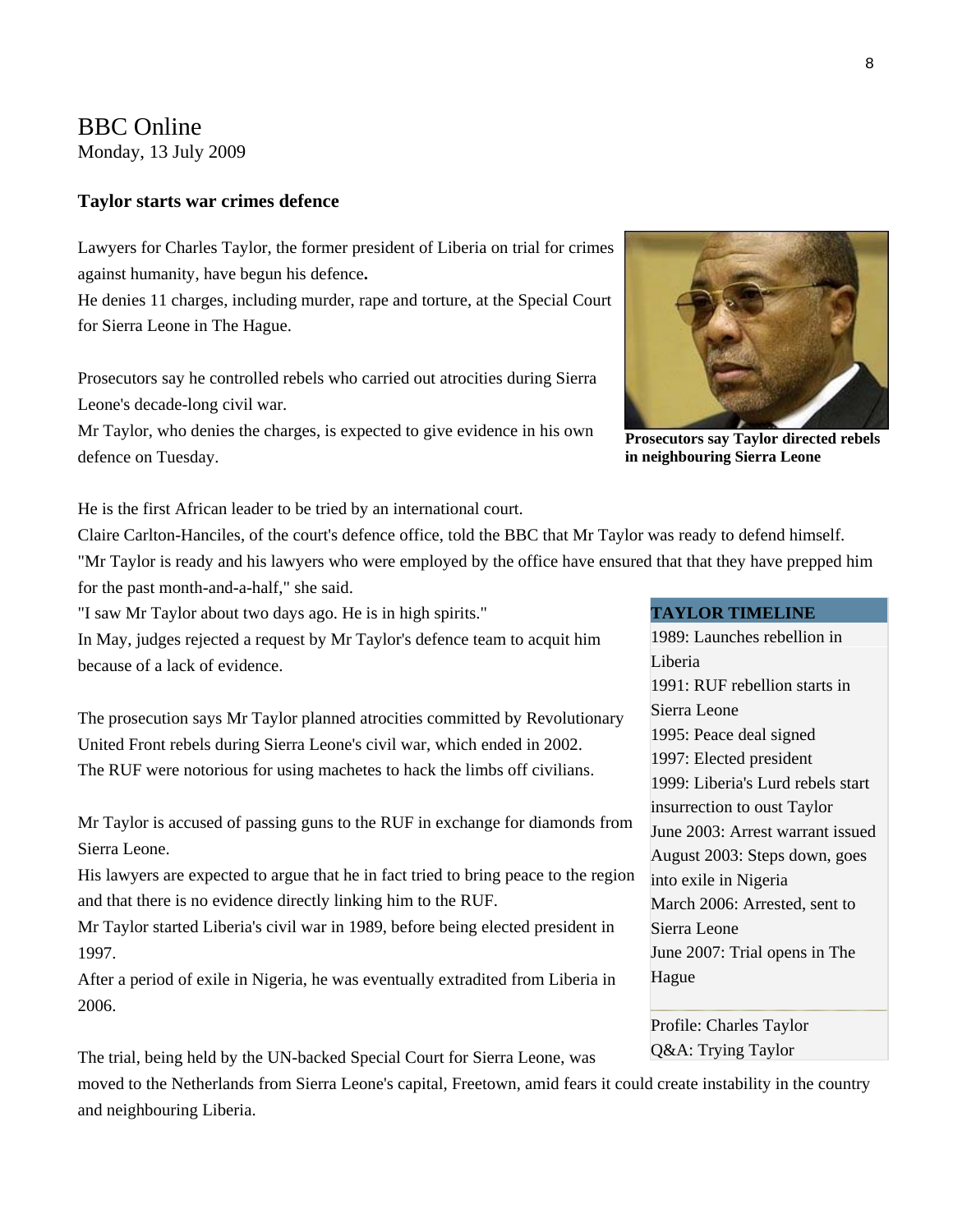# Radio Netherlands Worldwide Friday, 10 July 2009

### **Charles Taylor's defence to start on 13 July**

#### By Lula Ahrens



*The Hague, Netherlands* 

The defence phase of the trial of former Liberian President and alleged 'warlord' Charles Taylor will commence on 13 July. He will answer 11 charges of war crimes and crimes against humanity before the UN-backed Special Court of Sierra Leone.

Taylor (61) will take the stand as the first defence witness after his lawyers present their opening statement. He has pleaded not guilty to all 11 counts including murder, rape, the use of child soldiers and sexual slavery during Sierra Leone's 1991-2002 civil war, in which more than half a million people were killed. The Sierra Leone tribunal heard a series of gruesome testimonies by witnesses last year, during the prosecutorial phase of the trial.

Taylor is the first African head of state to be brought before an international court on war crimes allegations.

His defence team has argued that Taylor should be acquitted because there is insufficient evidence to prove he planned or instigated atrocities in Sierra Leone. But the presiding judge rejected their request last month, saying there is enough evidence to suggest that Taylor provided Sierra Leone rebels with arms, ammunition, manpower and finances, that he offered them "safe haven and moral encouragement", and that he traded so-called 'blood diamonds' for arms. The judge stressed that the decision does not mean that Taylor will be convicted.

Prosecutors accuse Taylor of arming and controlling the Revolutionary United Front (RUF) rebels from neighbouring Liberia, where he held power from 1997 until he was forced into exile in 2003. They say he led the RUF terror campaign against civilians, which included the use of machetes to chop off hands, legs, lips, ears and breasts of thousands of victims.

Whether or not the trial will lead to a conviction will probably become clear within months. International prosecutor Stephen Rapp is leading Charles Taylor's prosecution. He expects the case against Taylor to be completed by January 2010. Rapp believes firmly in the strength of the evidence, which he said has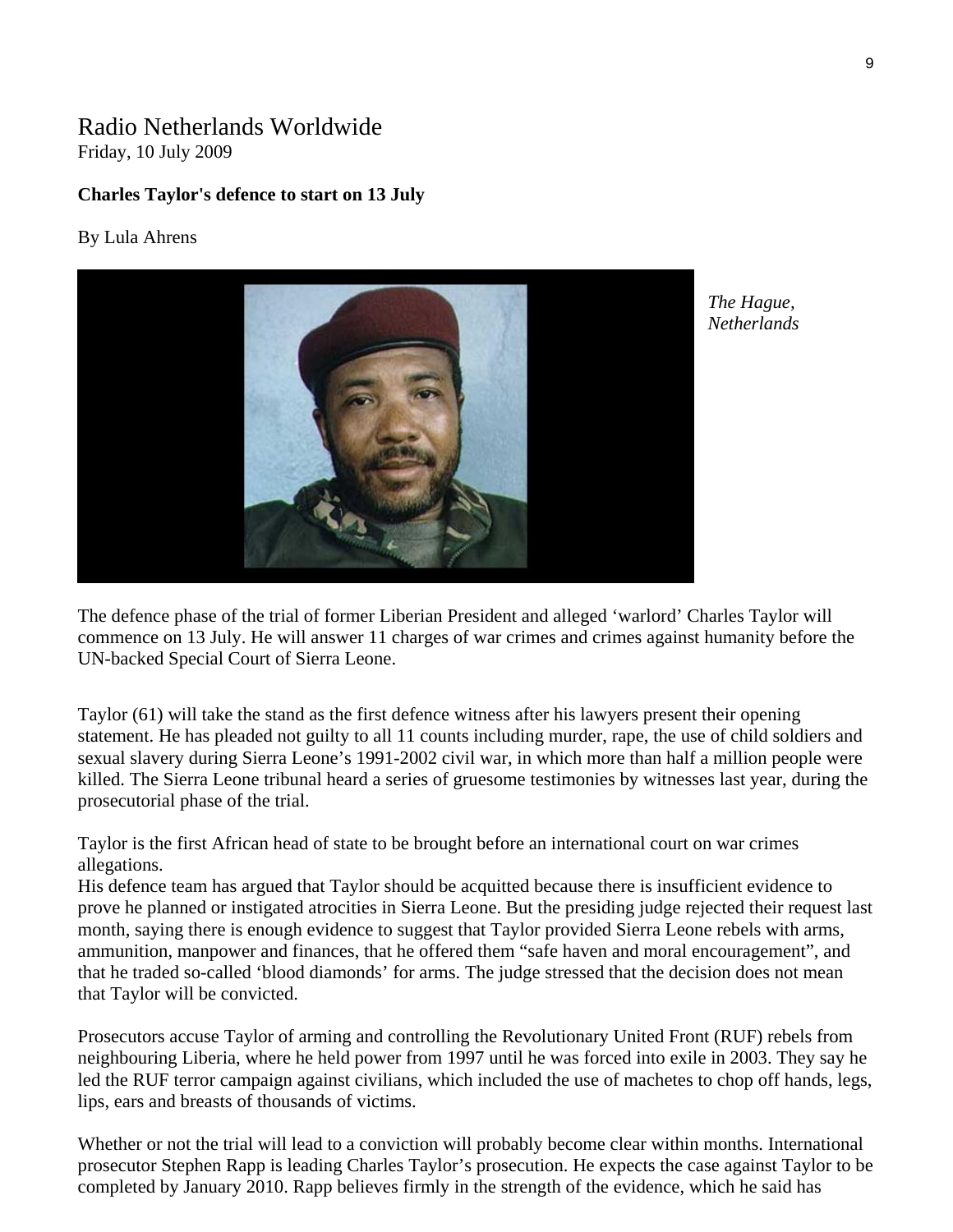exceeded his expectations.

Britain, the former colonial power in Sierra Leone, has offered to imprison Charles Taylor if he receives a jail sentence.

Charles Taylor was arrested after his period of enforced exile in Nigeria in 2006. His trial was moved to The Hague for fear that his appearance in an African courtroom could again foment violence in Sierra Leone and Liberia.

He is being tried at the Hague premises of the International Criminal Court (ICC) but his trial is conducted by the UN-backed Sierra Leone Tribunal in Sierra Leone's capital Freetown.

Charles 'Chucky' Emmanuel Taylor (31), Charles Taylor's American son who headed the notorious paramilitary Anit-Terrorist Unit (ATU) during his father's rule, has already been sentenced by a US court to 97 years in prison for torture at the beginning of this year. His was convicted under a 14-year-old US law allowing the prosecution of its citizens for acts of torture committed abroad. Chucky's trial mainly involved crimes committed in Liberia, not Sierra Leone. He plans to appeal.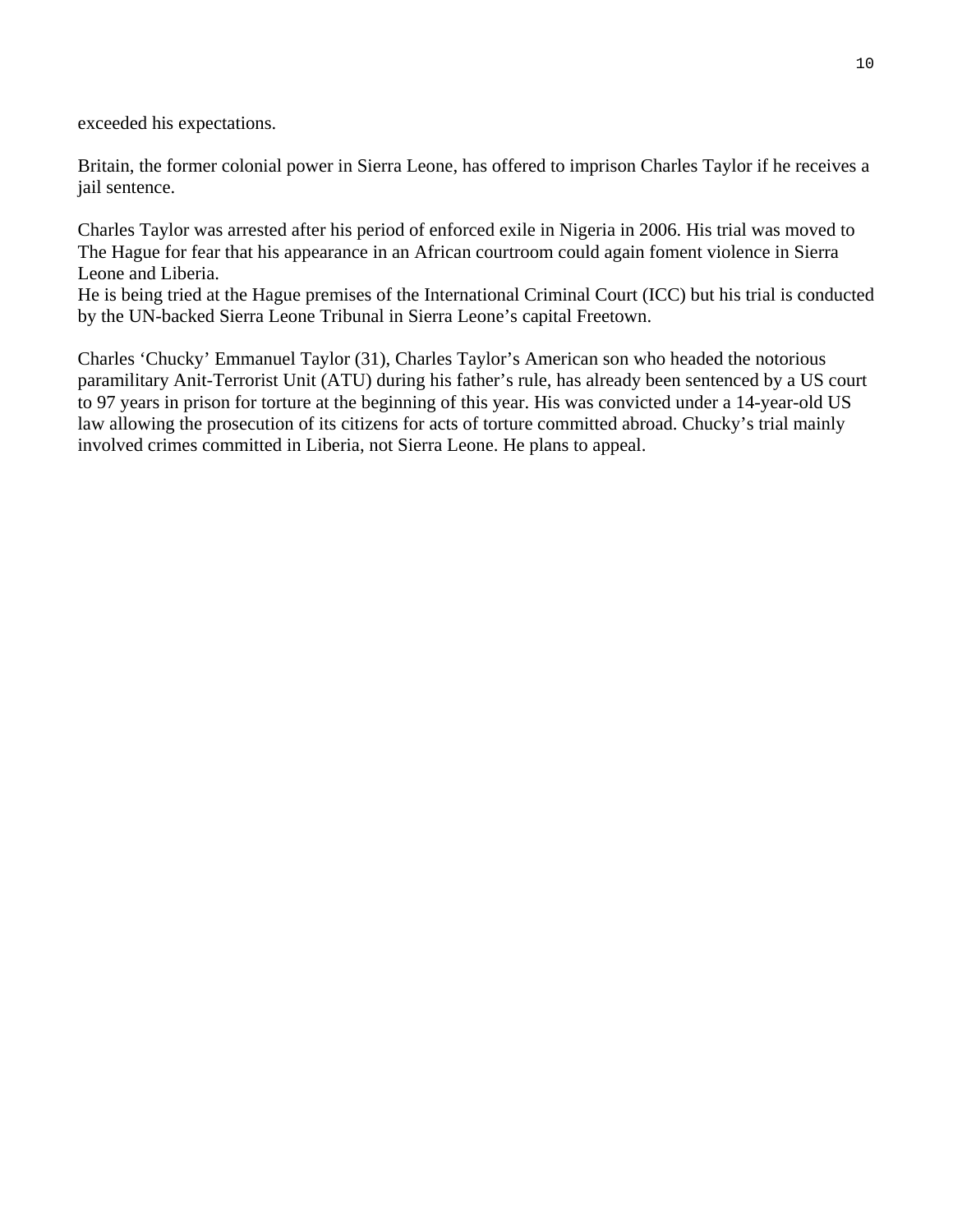# Charlestaylortrial.org Thursday, 9 July 2009

### **Welcome Back for Taylor's Defense**

### By Tracey Gurd

This Monday, Charles Taylor's defense team is set to lay out their case before the Special Court for Sierra Leone. We'll be following the trial from the courtroom in The Hague and bringing you daily updates. Our monitor, Sierra Leonean lawyer Alpha Sesay, will continue reporting on the trial.

Taylor's defense is a critical part of the trial. The Prosecution spent 13 months presenting their case: it's now Taylor's turn. It's the job of his defense team to cast doubt on the case that we have heard in court since the prosecution started in earnest in January 2008. Taylor has pleaded not guilty to the 11 charges of war crimes, crimes against humanity, and other serious violations of internaional humanitarian law.

On this site you will find an overview of the prosecution's case, as well as comments about why Taylor's side of the story matters. We also have a host of information about the background to the trial as well as the daily coverage of the prosecution's case.

To make it easier for our readers, we are shifting to a different style of reporting. Starting Monday, we will be doing one daily post that captures the key drama and events in the courtroom that day. We will also be creating weekly overviews for those who want to get up to speed quickly with the trial and don't have the time to follow the posts every day. We will continue with our monthly summaries which also look at the broad trends and developments.

We hope that readers will continue to post their views and comments, and continue their conversations with us and with each other on the site as this next phase of the Taylor trial starts up.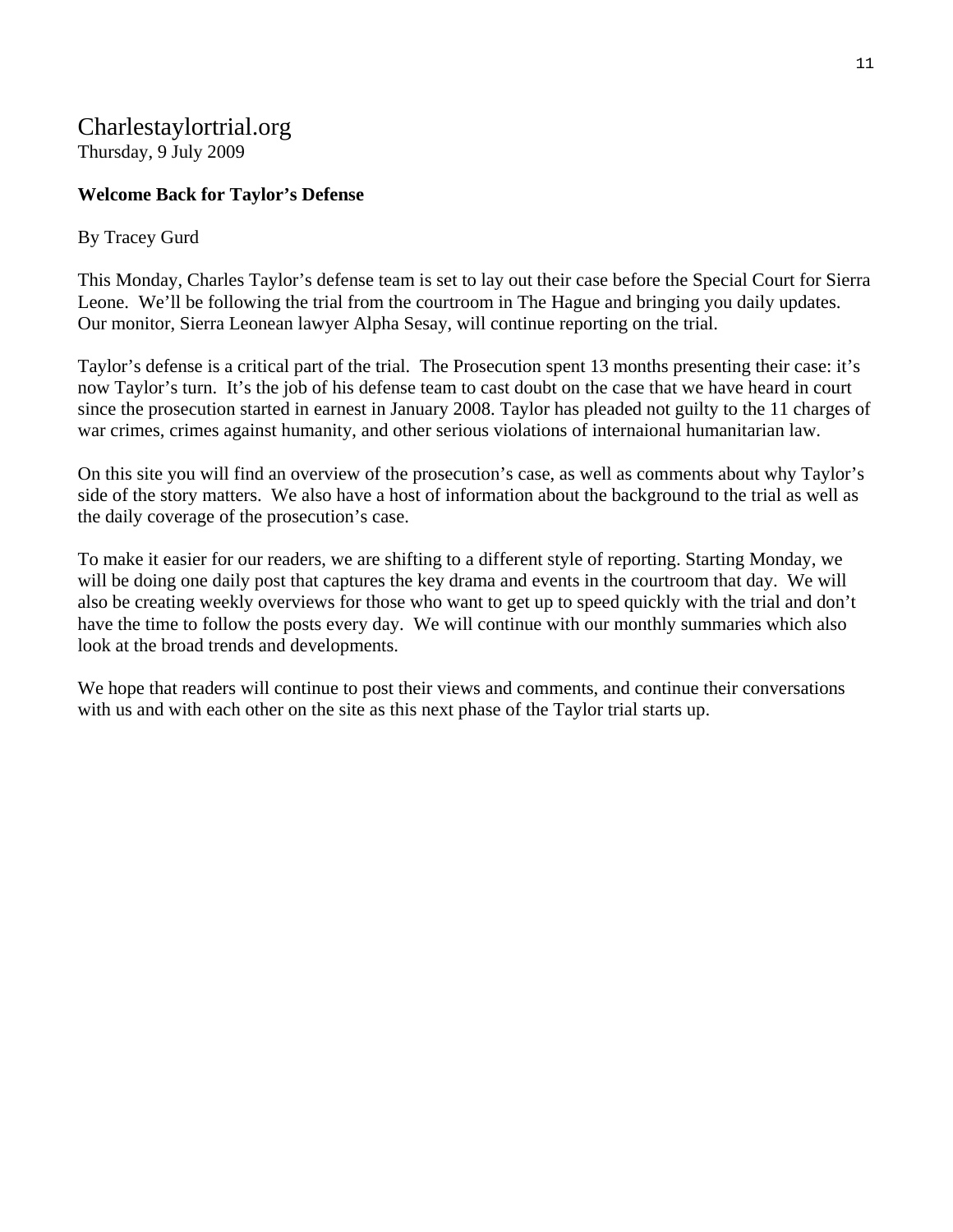# Charlestaylortrial.org

Wednesday, 8 July 2009

## **Taylor's Point of View: Does It Matter?**

### By Tracey Gurd

Former Liberian President, Charles Taylor, will take the stand next Tuesday amid a blaze of media cameras and lights. As the first sitting African head of state to be indicted and prosecuted for his alleged responsibility for some of the worst crimes known to humanity, the laser beam of international attention will zero in as he tells his side of the story. He is pleading not guilty to 11 charges of war crimes, crimes against humanity, and other serious violations of international humanitarian law for his alleged role in a war which ravaged Sierra Leone for 11 years.

The media spotlight can have a downside. For example, lawyers for Thomas Lubanga Dyilo, a Congolese militia leader on trial at the International Criminal Court for allegedly recruiting child soldiers, lamented on the second day of his trial in January 2009 that Lubanga had already been declared guilty by the media. "In the press he is already convicted, convicted before being tried. And in the eyes of a vast majority, as soon as there is an arrest warrant and as soon as the charges are confirmed and the matter is committed to trial, the presumption of innocence disappears," said Catherine Mabille, Lubanga's head defense lawyer.

With Charles Taylor, prosecuted by the Special Court for Sierra Leone, speculation abounds about his role in the Sierra Leonean war and his alleged link to the crimes committed there. The prosecution spent 13 months bringing Sierra Leonean survivors to the stand whose limbs had been amputated, or who had been raped or sexually enslaved by groups allegedly under Taylor's control. They also sought testimony from insider witnesses in an effort to link Taylor to the crimes which were so vividly illustrated by the victims themselves. We have, though, only heard one side of the story.

On Tuesday, we'll hear Taylor's side. This matters for reasons beyond the narrative he will tell us in court.

1. A fair trial right: Taylor, like all defendants before international courts, has the right to be presumed innocent and to defend himself – in person or through the lawyer of his choice. These are two in a package of elements which make up fair trial rights, according to the Special Court for Sierra Leone's own laws as well as both African and international human rights treaties. Taylor has the chance to exercise these rights on Tuesday when he takes the stand to tell his story. We need to listen and not prejudge his responsibility. That is up to the judges at the end of the trial.

2. A Return of the Rule of Law: The breakdown of the rule of law, and lack of access to justice, was one of the key root causes of the violence in Sierra Leone, according to the country's Truth and Reconciliation Commission. Taylor's appearance on the stand to defend his actions and account for his alleged responsibility is a visible reminder that nobody – no matter how big or how powerful – is above the law. This is an important visual reconstruction of the rule of law for a society whose fabric was torn apart by war. Taylor taking the stand in an internationalized court that is working fairly is a complement to the work that Sierra Leone's own legal reconstruction efforts. Sierra Leonean judges, lawyers and law enforcement professionals have undertaken their own national efforts to combat impunity for mass crimes – in 2002 the national judicial system prosecuted other suspected perpetrators for crimes committed after the Lome Peace Accord was signed in 1999. Meanwhile, on a broader level, the Sierra Leone Bar Association is committed to building a record of the country's own national jurisprudence by developing and compiling law reports as part of an effort to reconstruct Sierra Leone's rich legal history and make it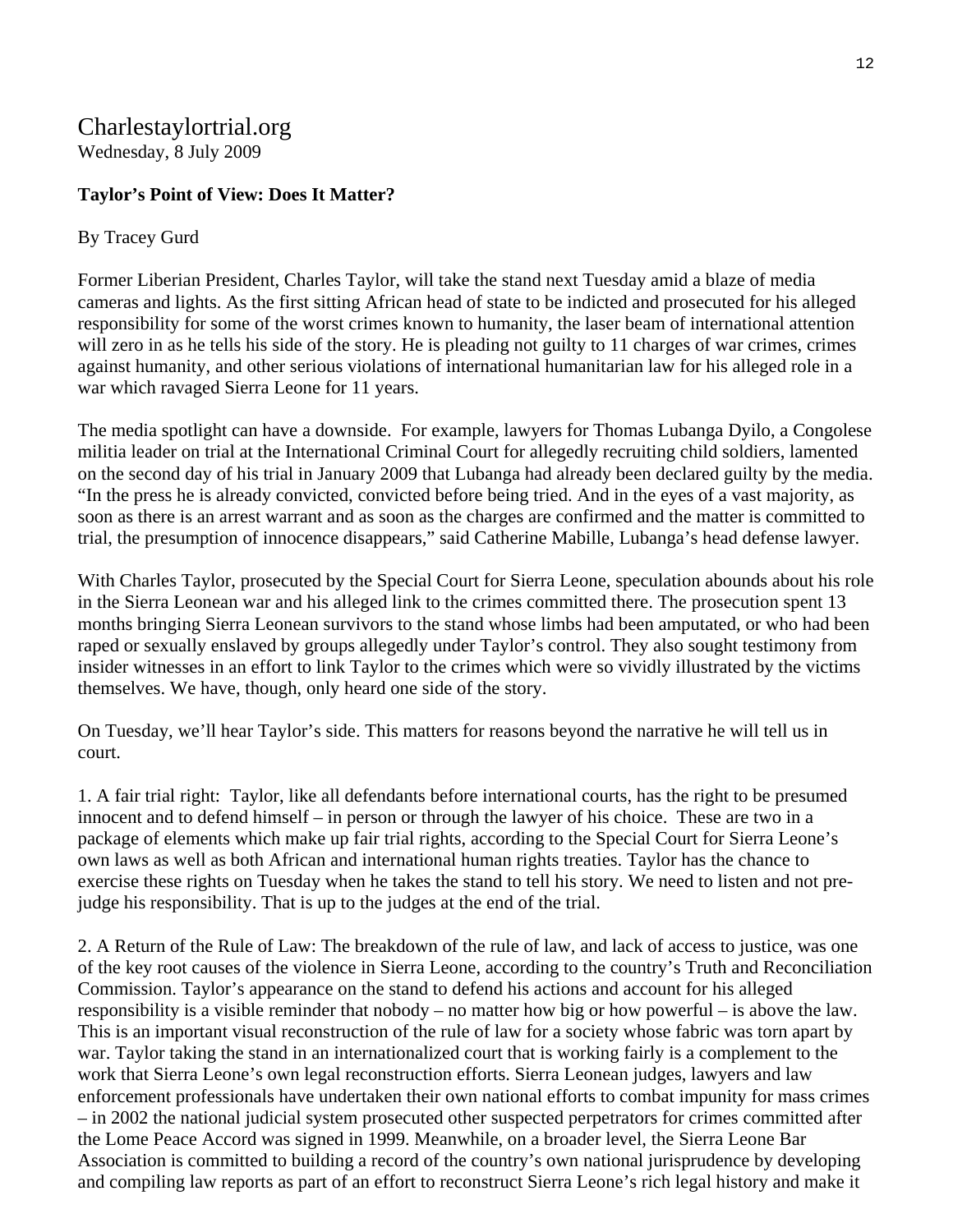available to a new generation of lawyers. On the internationalized front, Sierra Leonean lawyers, judges, translators and other court staff have worked together alongside international counterparts to make the Taylor trial possible. Taylor taking the stand, then, is a stark reminder of how far the rule of law has come in Sierra Leone come since the brutality and chaos of war ended less than a decade ago.

3. Taylor as a Symbol of International Commitment to Fighting Impunity: Taylor's appearance on the stand at his own trial marks a milestone in international efforts to create a norm of accountability for mass crimes. Over a series of years, heads of state, diplomats and civil society from all over the world – Africa, Europe, the Americas and elsewhere – joined forces to bring Taylor to trial. This included the United Nations, the African Union, ECOWAS (the Economic Community of West African States), as well as the United States, Liberian and Nigerian governments, to name a few, who combined to shift Taylor into exile in Nigeria in 2003 and eventually to the Special Court in 2006. This came with the help of civil society: for instance, starting in 2004, two Nigerian businessmen, David Anyaele and Emmanuel Egbuna, whose limbs were allegedly amputated by Taylor's forces in Liberia, challenged Taylor's asylum in Nigeria and sought to have him extradited to the Special Court for Sierra Leone to face justice.

These efforts did not presuppose Taylor's guilt or innocence, but rather recognized that he had a case to answer for the crimes during the war in Sierra Leone – and that such an answer was most appropriately given in court in the context of a trial. Accountability and the commitment to impunity is a principle that is shared across continents and oceans. The Taylor trial is proof of this.

The media are not the only ones which will eagerly await Taylor's testimony on Tuesday. We all have an interest in hearing what he has to say. His side of the story is important. Not only will it add to our understanding of the role he allegedly played in the Sierra Leonean war and to our historical understanding of the conflict, but it will provide the victimized community with one more reminder that their suffering has not been forgotten.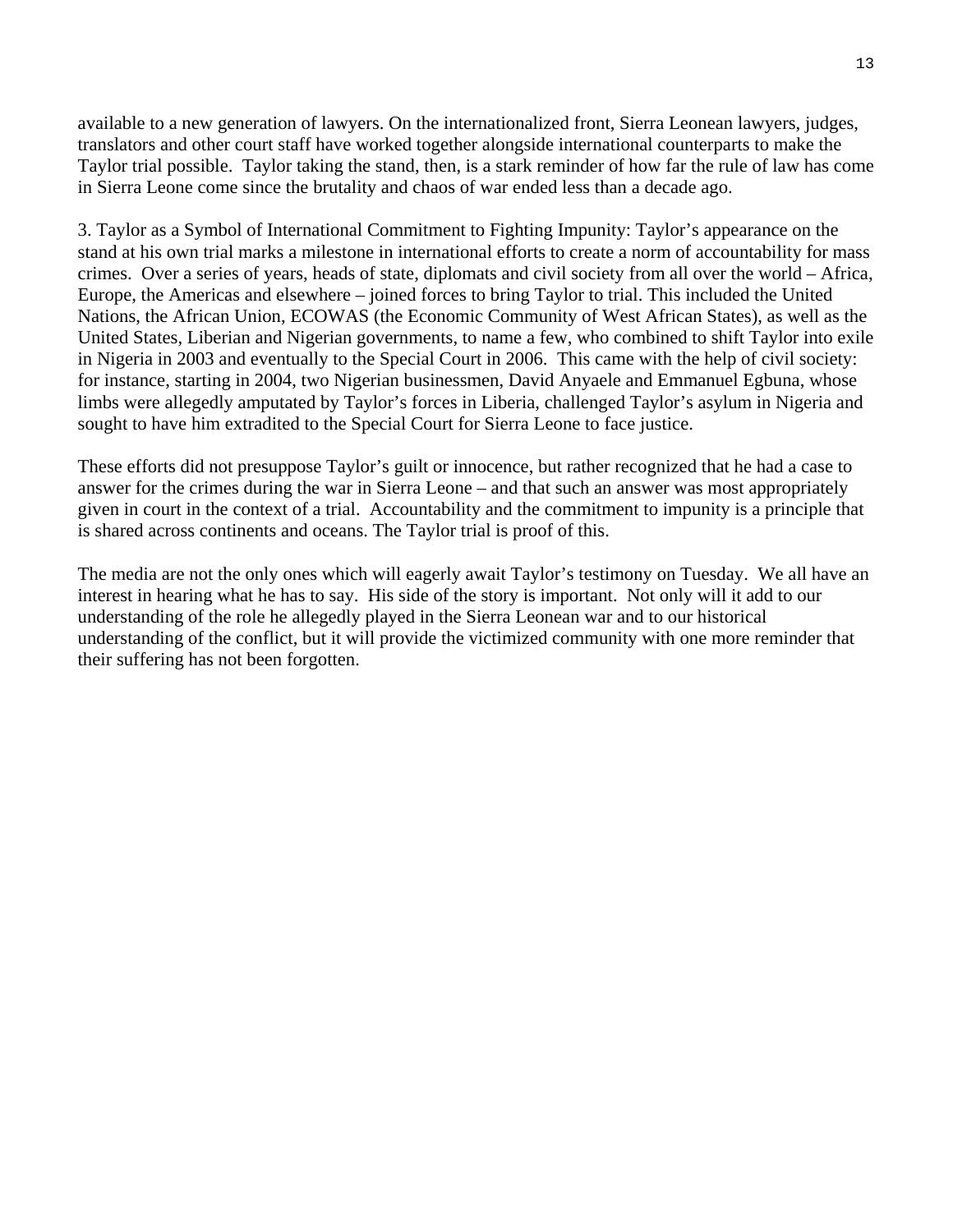# Charlestaylortrial.org

Tuesday, 7 July 2009

## **The Prosecution's Case: What Happened?**

### By Alpha Sesay

Charles Taylor is charged with 11 counts of war crimes, crimes against humanity, and other serious violations of international humanitarian law committed in Sierra Leone from November 30, 1996, to January 18, 2002. The Prosecutor alleges that Mr. Taylor is responsible for crimes which include murdering and mutilating civilians, including cutting off their limbs; using women and girls as sex slaves; and abducting adults and children, and forcing them to perform forced labor or become fighters during the conflict in Sierra Leone.

Mr. Taylor is charged on the basis that he allegedly backed Revolutionary United Front (RUF) rebels fighting in Sierra Leone; that he had links with senior leaders in the RUF—such as Foday Sankoh, Sam Bockarie (a.k.a. Mosquito), Issa Sesay, and others—and a second warring faction, the Armed Forces Revolutionary Council (AFRC); and that he was responsible for Liberian forces fighting in support of the Sierra Leonean rebels.

### **The specific counts against Mr. Taylor are:**

• Five counts of war crimes: terrorizing civilians, murder, outrages on personal dignity, cruel treatment, and looting;

• Five counts of crimes against humanity: murder, rape, sexual slavery, mutilating and beating, and enslavement; and

• One count of other serious violations of international humanitarian law: recruiting and using child soldiers.

The Prosecutor alleges that Mr. Taylor bears individual criminal responsibility for the crimes on the basis that he allegedly participated in the commission of the crimes by planning, instigating, and ordering them; aiding and abetting them by providing military training and support to the RUF and AFRC; and participating in the execution of a plan to take control of Sierra Leone during which the crimes were committed. The Prosecutor further alleges that Mr. Taylor was a superior to perpetrators of the crimes and failed to take reasonable measures to prevent or punish the crimes while knowing or having reason to know about them.

On April 3, 2006, Charles Taylor made his initial appearance before the Judges of Trial Chamber II of the Special Court for Sierra Leone and on June 4, 2007, the Chief Prosecutor of the Special Court Mr. Stephen Rapp gave the Prosecution's opening statement before the Trial Judges in which he explained the nature of the case against Charles Taylor, that factual matters to be proven, the evidence to be presented that summarized the arguments to be made.

The first prosecution witness against Charles Taylor commenced his testimony on January 7, 2008, and during the presentation of the prosecution's case that lasted until February 27, 2009; 91 witnesses testified against Charles Taylor. The following is a categorical breakdown of the 91 prosecution witnesses: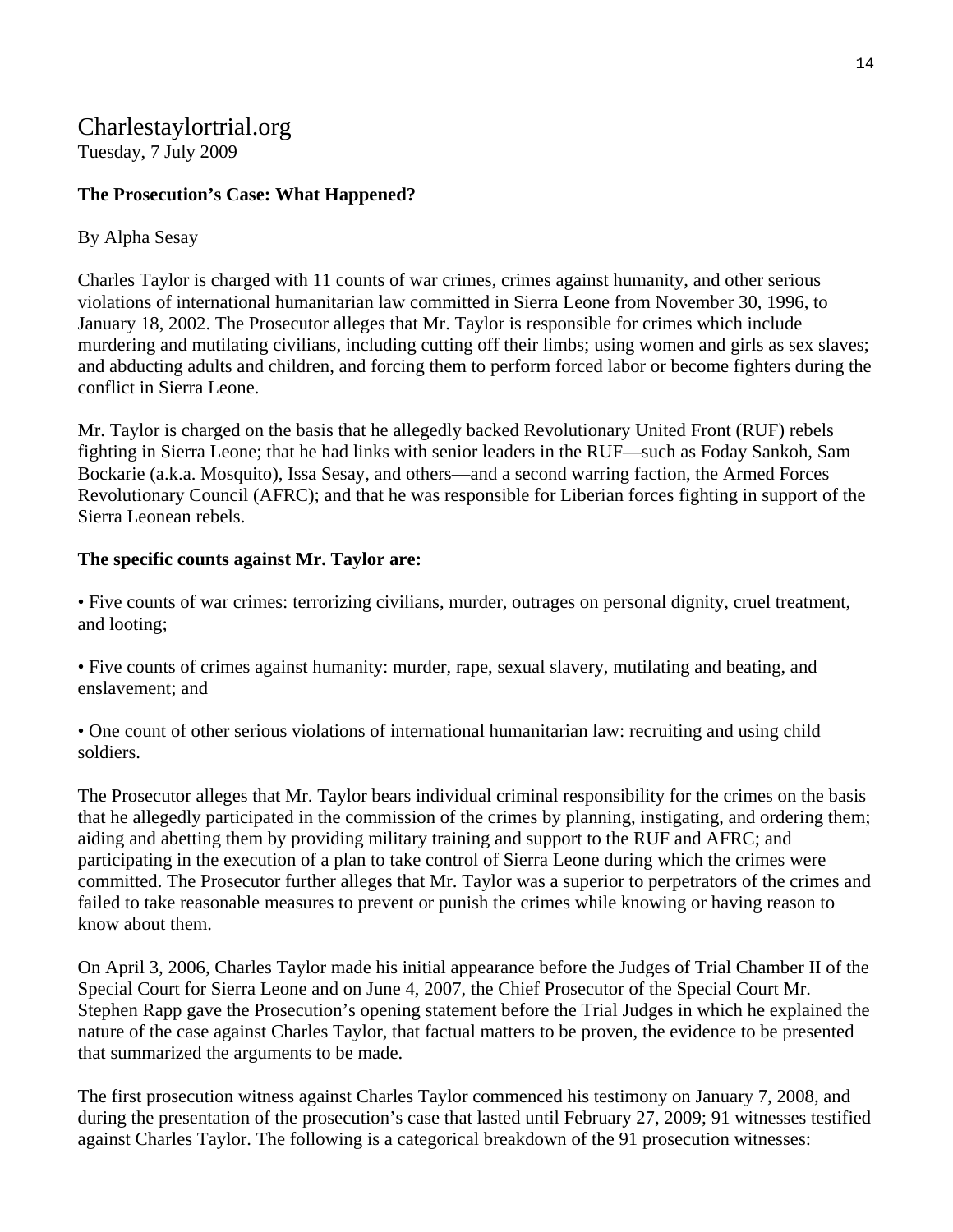Crime Base Witnesses: 56: Mainly victims of crimes committed in Sierra Leone and whose testimonies are meant to show the atrocities committed by RUF and AFRC rebels in Sierra Leone. Insider/Linkage Witnesses: 31: Mainly members or insiders of the rebels groups in Sierra Leone and Liberia whose testimonies are meant to link Taylor with the crimes committed by the RUF and AFRC in Sierra Leone.

Expert Witnesses: 4: Witnesses whose education, training, and experience can provide the court with an assessment, opinion, or judgment within the area of their competence, which is not considered known or available to the general public.

Sixty-four of these witnesses testified in open session, while 23 testified in open session with protective measures and the remaining four testified entirely in closed session.

### **Prosecution's Strategies and Evidence**

During the presentation of its case against Charles Taylor, the prosecution sought to highlight the horrors/atrocities that were committed by rebel forces in Sierra Leone and then tried to establish a relationship between Charles Taylor and the forces responsible for the commission of those crimes. In doing this, the prosecution presented more witnesses who testified about the commission of crimes than it did for those witnesses whose testimony sought to establish a link between Charles Taylor and the groups responsible for the commission of the crimes, namely the RUF and the AFRC. This came as a surprise and disappointment to many who expected the prosecution to put more emphasis on establishing a link between Charles Taylor and the RUF and AFRC. This portion of the case, ie, Charles Taylor's link with the RUF and AFRC, is the more difficult part of the case and needs to be proven beyond reasonable doubt if Taylor is to be convicted.

In establishing the link between Taylor and the RUF, however, the prosecution sought to elicit through witnesses, evidence that fell outside the temporal jurisdiction of the court, i.e., prior to November 30, 1996, to prove that Taylor has had a long-standing relationship with the RUF. Through insider witnesses, the prosecution alleged that Taylor and Sankoh established a relationship in Libya in the late 1980s, during which they both promised to assist each other the purposes of their movements in their respective countries (Liberia and Sierra Leone). The prosecution argued that this relationship continued throughout the 1990s and when Taylor eventually became president of Liberia, he continued to provide support for the RUF. The prosecution argued that when the AFRC seized power in Sierra Leone in 1997 and formed a merger with the RUF, Taylor provided immense support to this merger through the supply of arms and ammunition and other materials in return for diamonds. To support its war efforts with diamonds, which the prosecution alleges were transferred to Taylor, the prosecution claims that civilians were used as forced labour in mining camps during which some of them died, that children were forcefully abducted and used as child soldiers, that women were raped and used as sex slaves, that civilians were terrorized by burning their houses, amputating their arms and limbs and that some were killed in the process. The prosecution further tried to prove that Taylor had a direct involvement in the actions of the rebels by assisting them with strategies and ordering them to attack particular parts of the country. Throughout the presentation of its case, the prosecution has focused specifically on proving the following:

**Joint Criminal Enterprise**: The prosecution elicited evidence to prove that there was a common plan or conspiracy between Taylor, the AFRC and the RUF. The prosecution also tried to prove that this common plan existed before November 30, 1996, which is the date for the temporal jurisdiction of the court. Several prosecution witnesses testified about the relationship that existed between Taylor and RUF leader Foday Sankoh from their respective trainings in Libya and that said relationship continued during the entire war years in Liberia and Sierra Leone. For example, 83rd prosecution witness Dauda A Fornie (DAF) testified that from the early days of the war in both Sierra Leone and Liberia, Sankoh used to pay regular visits to Taylor, during which they discussed how to be of assistance to each other. While part of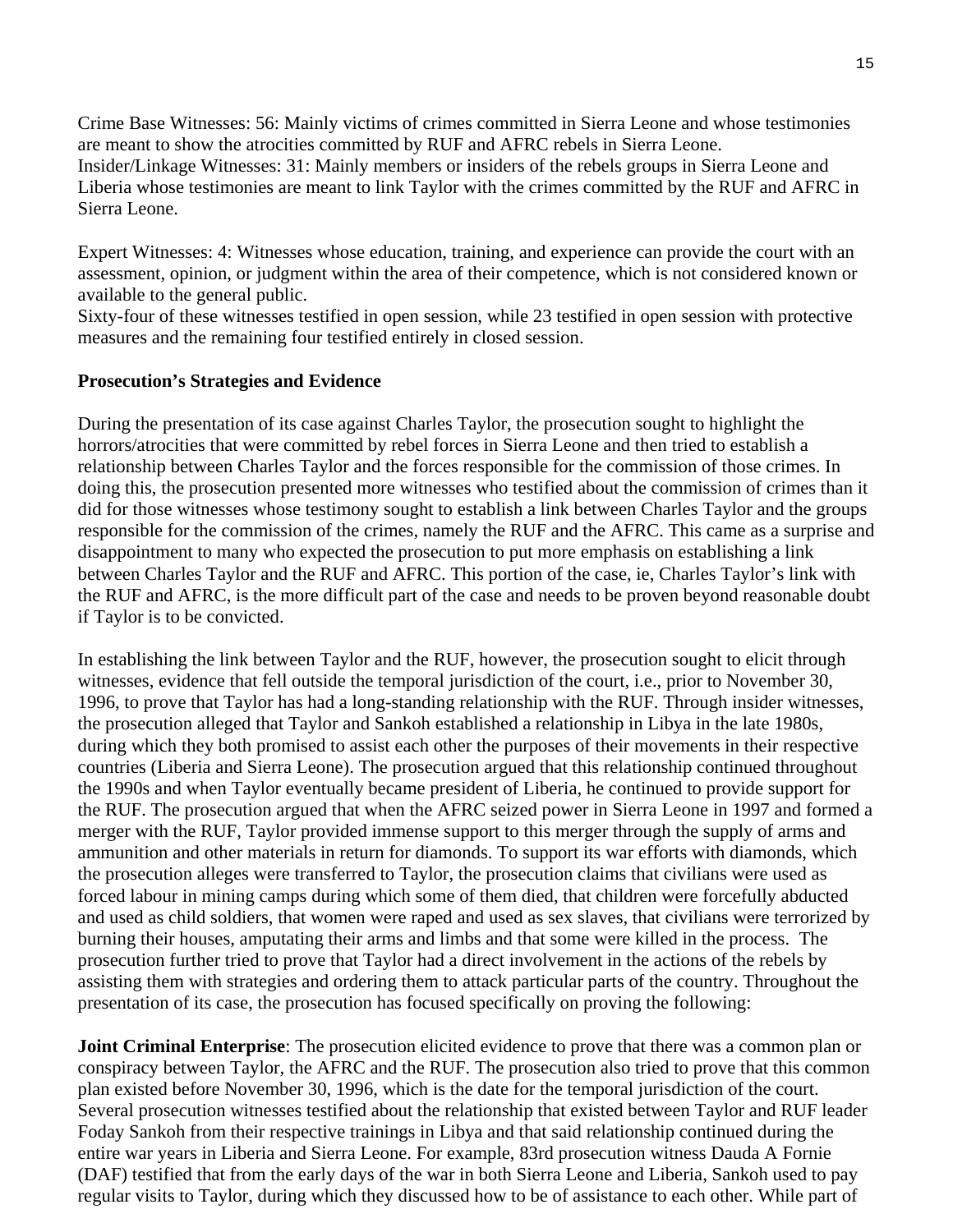this evidence falls outside the court's temporal jurisdiction, the prosecution elicited such evidence to establish a long-standing relationship between the two and to prove that they both had a common plan to support each other in their efforts to capture political power in their respective countries. Witnesses also testified to the regular communications that took place between Taylor and other RUF commanders such as Sam Bockarie and Issa Sesay. The prosecution has also sought to establish the presence of Liberian fighters in Sierra Leone, claiming that those Liberians were sent to Sierra Leone by Taylor.

**Individual Criminal Responsibility**: The prosecution elicited evidence to prove that Taylor personally participated in the commission of crimes by planning, instigation, ordering, aiding and abetting them through military support and provision of personnel and that he participated in the common plan to take over Sierra Leone, during which atrocities against civilians were committed. Witnesses testified of regular communications between Taylor and senior RUF commanders like Sam Bockarie and Issa Sesay, and that there was an exchange of regular visits between Sierra Leone and Liberia by senior RUF and NPFL officials, during which diamonds were exchanged for arms and ammunition. For example, several witnesses testified about the presence of NPFL fighters subordinate to Taylor such as Zigzag Marzah and Jungle in Buedu, the RUF headquarters in Sierra Leone where they obtained diamonds from Sam Bockarie for onward transfer to Taylor, and during which also they handed over several materials for use by the RUF, allegedly from Taylor.

**Superior Responsibility**: The prosecution elicited evidence to prove that Taylor occupied a superior position over RUF and AFRC commanders and that he knew or had reason to know that crimes were committed in Sierra Leone and he failed to prevent or punish the commission of the said crimes. For example, 26th prosecution witness Karmoh Kanneh testified that Taylor was in regular communication with RUF Commanders Sam Bockarie and Issa Sesay and while they handed over diamonds to him (Taylor), he knew that civilians, including children were used as forced labour for mining these diamonds. Prosecution argued that as an incentive for their atrocities in Sierra Leone, Taylor gave rewards to RUF commanders through promotions, arms and ammunition and money. For example, 28th prosecution witness Samuel Kargbo testified that the AFRC and RUF referred to Taylor as their God Father and that based on Taylor's advice, the AFRC and RUF attacked Kono in 1998 because the town was strategic for mining diamonds and purchasing much need materials for fighters.

While the prosecution has made efforts to prove that crimes were committed in Sierra Leone and that Taylor bears responsibility for these crimes, no evidence was led to suggest that Taylor himself was ever present in Sierra Leone. The prosecution's case has therefore focused mainly on proving communications that took place between Taylor and senior RUF commanders, the relationship that existed between Taylor's senior commanders and the RUF/AFRC, the regular exchange of visits between Sierra Leone and Liberia by these commanders, trade of diamonds by the RUF and transfer of materials by Taylor for use by the RUF, and the existence of a superior/subordinate relationship between Taylor and members of the fighting forces in Sierra Leone, i.e., RUF and AFRC, which warranted all these happenings. As the case moves to the defense phase of the trial, the defense will seek to rebut prosecution evidence through its own witnesses.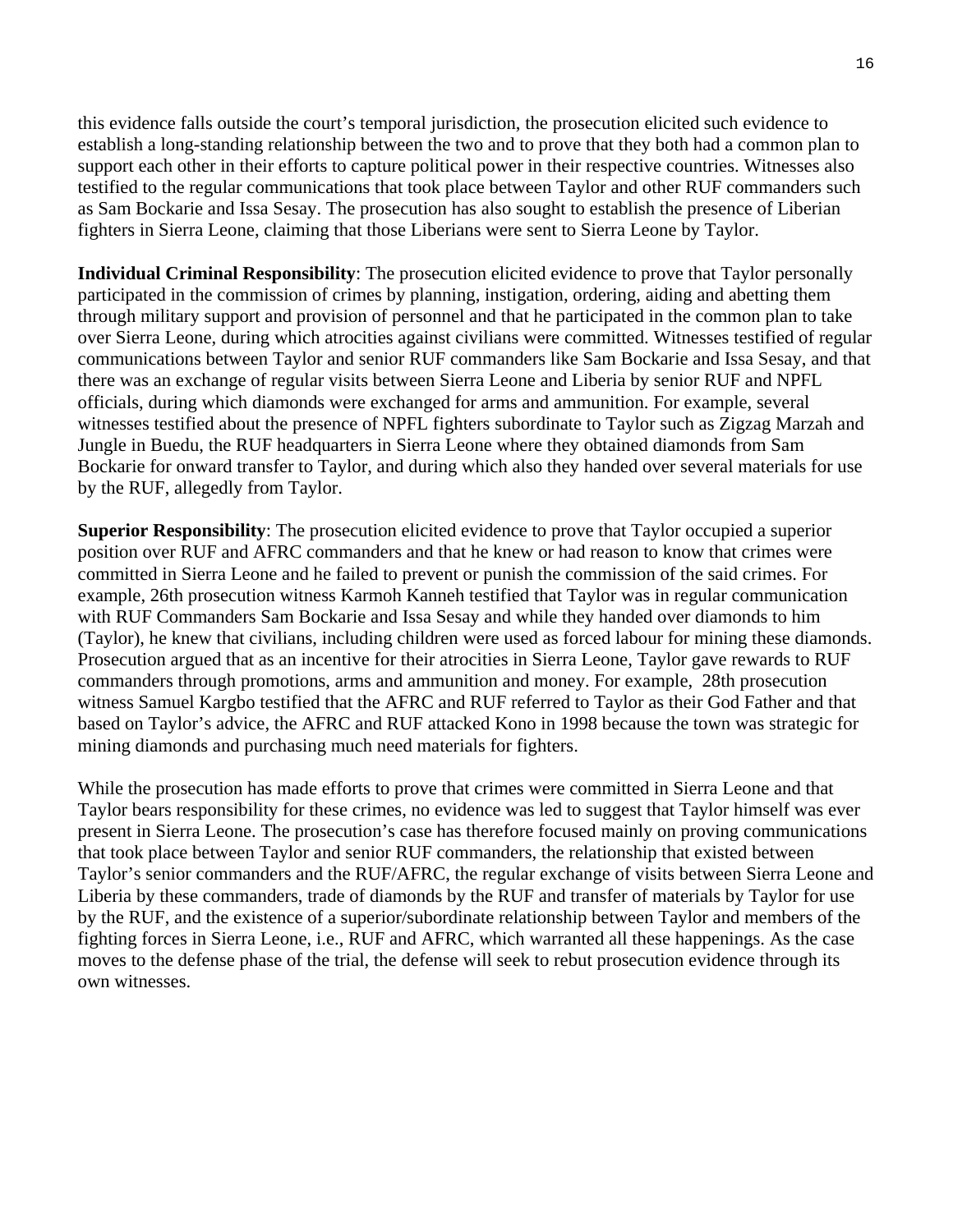

United Nations Mission in Liberia (UNMIL)

# **UNMIL Public Information Office Media Summary 10 July 2009**

*[The media summaries and press clips do not necessarily represent the views of UNMIL.]* 

# **International Clips on Liberia**

# 07/09/2009 07:46:49 **Chinese, Liberian vice presidents hold talks, vowing to advance ties**

BEIJING, Jul 10, 2009 (Xinhua via COMTEX) -- Chinese Vice President Xi Jinping and his Liberian counterpart Joseph Nyuma Boakai held talks Friday, pledging to increase cooperation and promote bilateral relationship. "We will work with this African nation to increase friendly exchanges and cooperation in economy, trade and culture," Xi told Boakai, saying that the two countries should especially make joint efforts to cope with the current international financial crisis. Hailing the China-Liberia relations since they resumed diplomatic ties in 2003, Xi said leaders of both nations have paid special attention to the development of bilateral ties. The two countries have enjoyed mutual respect and increasing cooperation in economy and trade, and supported each other in international affairs. "The China-Liberia friendship brings tangible interests for the two peoples," Xi said. China applauds Liberia's adherence to the one-China policy, Xi noted.

# **Chinese top legislator calls on enriching China-Liberia relations**

BEIJING, Jul 10, 2009 (Xinhua via COMTEX) -- Chinese top legislator Wu Bangguo called here Friday to enrich the relations between China and Liberia, suggesting the two make efforts to push ties to a higher level. Wu, chairman of the Standing Committee of the National People's Congress (NPC), China's top legislature, made the remarks in his meeting with visiting Liberian Vice President Joseph Nyuma Boakai. Wu highlighted the growth of bilateral relations in recent years, noting that China appreciates Libeira's adherence to the one-China policy and the country's emphasis on relations with China. China-Liberian trade hit 400 million U.S. dollars in the first four months of this year, up more than 70 percent year on year and the annual volume was 1.1 billion U.S. dollars in 2008, Chinese custom figures show. Wu told Boakai that exchanges and communication between the two parliaments would help increase political mutual trust, consolidate the social foundation and foster public awareness for the two to promote national relations. The NPC is willing to step up its cooperation with the Liberian National Assembly at various levels and in various fields, Wu said.

# **Liberian president 'won't resign' after truth panel report**

MONROVIA, July 9, 2009 (AFP) -

Liberia's President Ellen Johnson Sirleaf "is not going to resign," government spokesman Laurence Bropleh said in the wake of a damning report by the country's Truth and Reconciliation Commission. Sirleaf was among a number of politicians whom the TRC recommended be banned from political activities for 30 years because of their alleged involvement in the west African country's brutal civil wars between 1989 and 2003. "The president is not anticipating resigning," said Bropleh, who is also minister of information. "She is not going to resign. The president and the rest of us are reading the report." "What I can tell you, is that President Sirleaf has tried to reconcile the country for the last two years," Bropleh told AFP. "She will continue to do that." In its final report, released on Monday,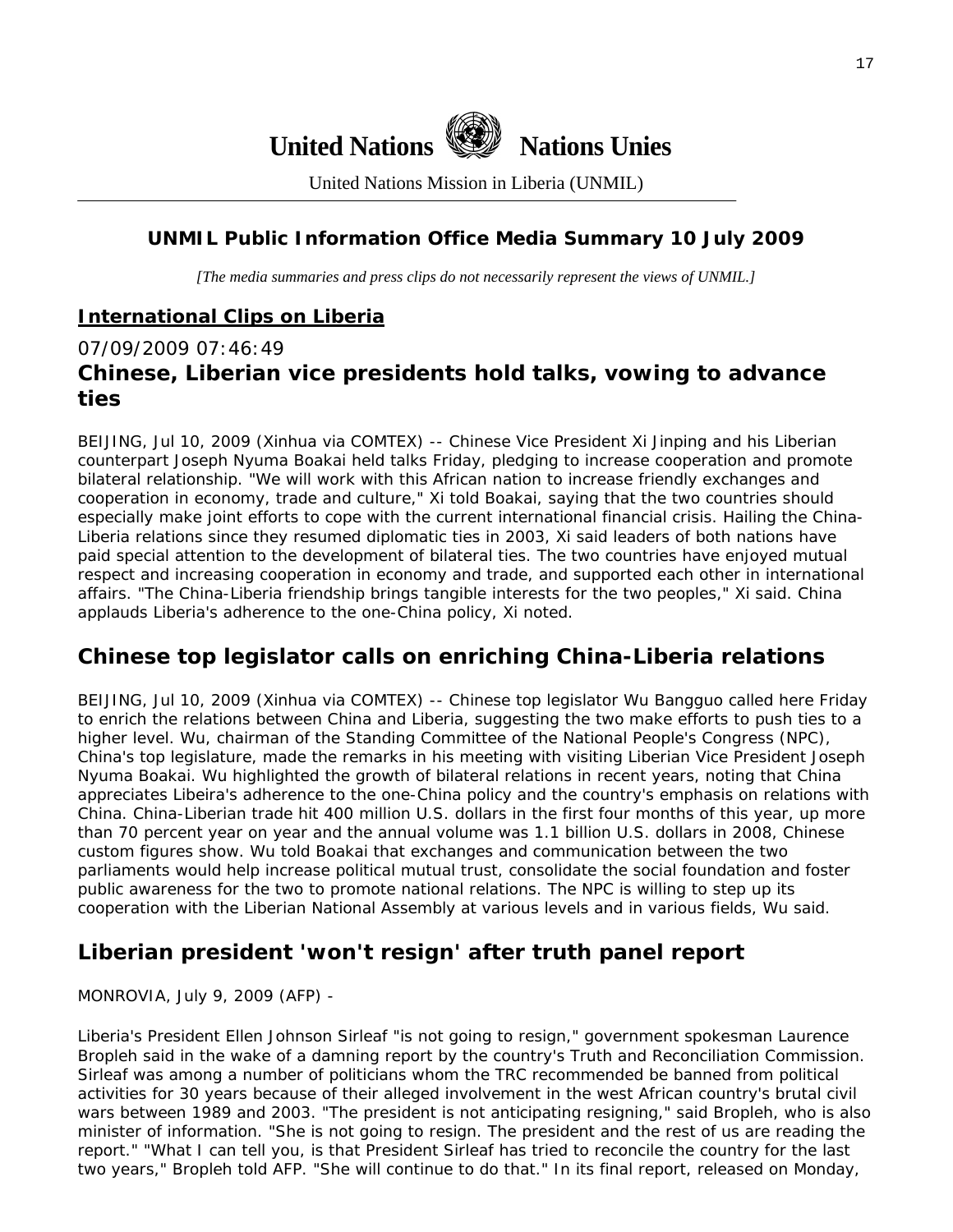the panel investigating Liberia's successive civil wars included Sirleaf's name in a list of people it accused of being "the financiers and political leaders of the different warring factions."

# **International Clips on West Africa Access Bank Acquires Cote d' Ivore Bank**

Lagos, Jul 10, 2009 (Daily Trust/All Africa Global Media via COMTEX) -- Access Bank Plc, has opened a banking subsidiary in Cote d' Ivoire following its acquisition of 88% interest in Omnifinance, Cote d' Ivoire through a combination of purchase of existing shares and injection of fresh capital. The bank in a statement in Lagos said the development demonstrates the commitment of its management to the socio-economic development of the continent through intelligent expansion across the regions. The formal opening of the Bank was performed by the President of the Republic of Cote d' Ivoire, Mr. Laurent Koudou Gbagbo, through his representative Mr. Albert Brou, SA on Economic Matters. Also in attendance were Madam Ama Tehua, Minister for Industry, Small and Medium Enterprises, Nigerian Ambassador to Cote d' Ivoire and Chief Executives of financial institutions and the Ivorian business community. Speaking through his representative, Mr. Alber Brou, Mr. Laurent Koudou Gbagbo, expressed satisfaction at the coming of the Bank into Cote d' Ivoire and its intention to partner with the government and people in the realisation of the developmental objectives of the country.

### **Local Media – Newspaper**

### **UNMIL Clarifies Its Exempt From Arms Embargo**

(The Informer, The Inquirer, The Analyst, Liberian Express, Public Agenda, The News, Heritage)

- UNMIL has clarified media reports concerning the importation of arms into the country by the Ghanaian Contingent serving in the mission.
- In a statement, the mission said it is exempted from the UN Embargo on weapons imported by troops contributing countries and their contingents to support the Mission.
- The mission's clarification was in reaction to media reports that there was 'uncertainty' surrounding the need for new weaponry for the UNMIL Ghanaian Contingent, given that UNMIL is already within 'draw-down mode'.
- The mission said in order to carry out their mandate all peace-keeping contingents require all their equipment to be in a state of permanent readiness saying the mission maintains strict procedures for the tracking of all weapons imported by its contingents.

### **Split Between TRC Commissioner "Widens"**

(New Democrat, The Analyst, New Vision, The Inquirer, Informer, Public Agenda)

- Reports say the split among Commissioners of the Truth and Reconciliation Commission of Liberia (TRC) seems to be widening following the release of the Commission's final report.
- Two of the Commissioner, Sheikh Kafumba Konneh and Pearl Brown-Bull who refused to sign the report have rubbished the findings and recommendations saying they are selective and runs contrary to the process of reconciliation.
- The "Secretariat" of the Truth and Reconciliation Commission however says it is disappointed over the manner in which its final report is being politicized by the two Commissioners.
- According to a statement, the TRC said the Commissioners are misleading the public with half-truths and false information.
- The statement quotes six of its Commissioners that signed the report as saying that they stood by the report.

### **Government Warns Critics over TRC Report**

(The News, Daily Observer)

- Information Minister Laurence Bropleh has cautioned Liberians to act positively on the final report of the Truth and Reconciliation Commission of Liberia. (TRC).
- Addressing a news conference yesterday, the Minister warned those castigating the TRC in relation to its final report to immediately desist from such act.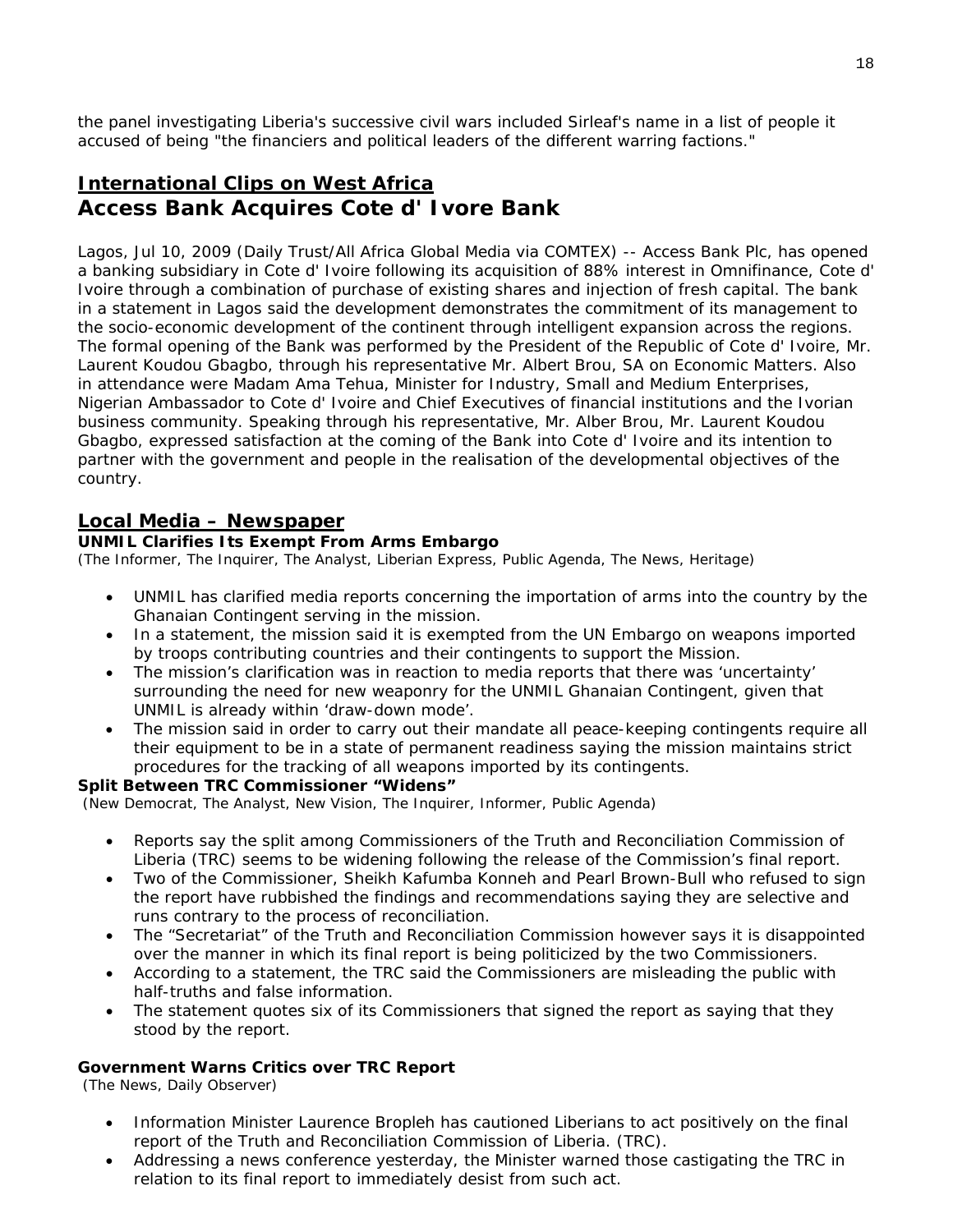• Meanwhile, Minister Bropleh has assured Commissioners of the TRC that the reported threat on their lives will not be tolerated saying their security like other citizens will remain paramount.

### **US\$10M Hospital Complex under Construction in Tappita, Nimba County**

(Daily Observer)

- A two-storey hospital complex worth about US\$10 million, including equipment, is under construction in Tappita City, Nimba County.
- The construction of the hospital, which is being undertaken by the Chinese will upon completion, be run by the Government of Liberia in collaboration with the Chinese.
- According to the contractors, the hospital will have a capacity of 100 beds, a laboratory and other departments.

### **President Sirleaf Writes U.S. Secretary of State, Says No Lack of Political Will' On Corruption**

(Public Agenda, Liberia Journal, New Vision)

- [SIC] President Ellen Johnson-Sirleaf has informed U.S. Secretary of State, Hillary Clinton that there is no lack of political will to address the long-standing systemic corruption in Liberia.
- The letter Secretary of State Clinton comes in the wake of Liberia's recent nose dive in the World Bank's ranking of 212 countries amounting to a loss of 11 percent.
- The President's letter however appears to contradict concerns expressed by the head of the Anti-Corruption Commission, Frances Johnson-Morris and a recent United Nations Panel of Experts report on Liberia suggesting that government is lacking the political will to fight corruption.

### **Local Media – Star Radio** *(culled from website today at 09:00 am)*

### **Former TRC Commissioner Disagrees with Final Report**

- Former TRC Commissioner Pearl Brown-Bull has called on Liberians and the international community to give the Legislature time to investigate the Commission's final report.
- Commissioner Bull who did not sign the report says she is compiling documents outlining her refusal to sign the controversial TRC report.
- Cllr. Bull's believes the compiled document may help in the conduct of the Legislature's investigation.
- The House of Representatives is currently investigating the final report and is expected to conclude the in two weeks.
- Meanwhile, the Truth and Reconciliation Commission say it is disappointed over the manner in which its final report is being politicized by two of its Commissioners.
- According to a statement, the Commissioners are misleading the public with half-truths and false information

### **Police Director-Designate Launches Door-to-Door Lobby**

- Police Director-designate Marc Amblard has conducted series of lobbies with some members of the Senate to ensure his confirmation.
- As part of the lobbies, Mr. Amblard reportedly met behind closed doors with a significant number of Senators on Thursday.
- The confirmation of the Police Director designate has experienced a hitch in the Senate following his open admission that he has no knowledge on security and policing. He has since rejected the claim.

 *(Also reported on Sky F.M., Truth F.M. and ELBC)*

### **House Sets up Panel to Reconcile Threshold Bill**

• The House of Representatives has set-up a fifteen member panel to liaise with the Senate to reconcile the controversial population threshold bill.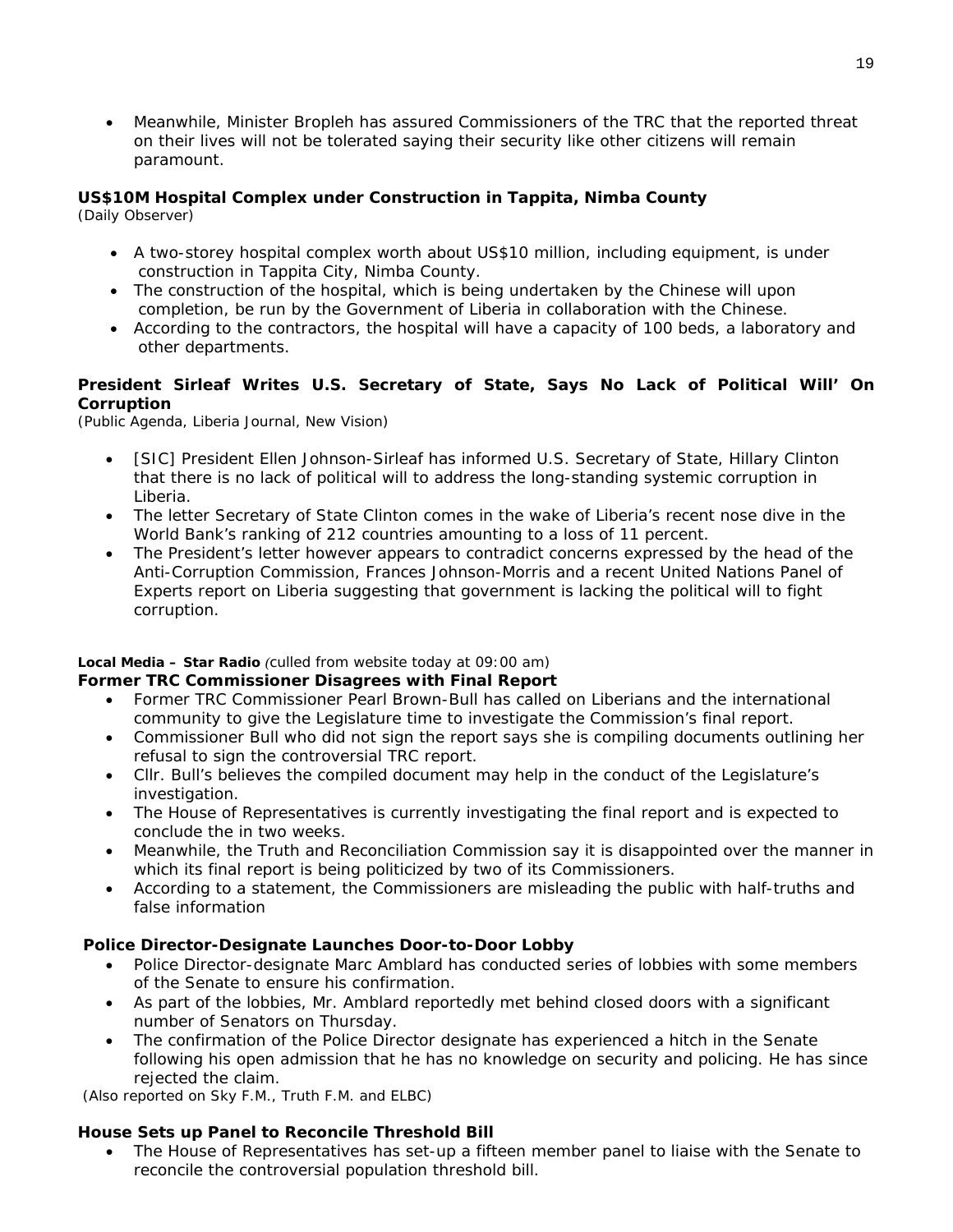- The Senate and the House passed the threshold bill under different circumstances but maintained a threshold of forty thousand per electoral constituency.
- Instead of out-rightly concurring with the House, the Senate set the forty thousand-threshold provided no County has lees than two seats in the House.
- The provision by the Senate prompted both Houses to announce the holding of a conference to thrash-out the differences.

*(Also reported on Sky F.M., Truth F.M. and ELBC)*

### **5,000 Students to Benefit from Government Vacation Jobs**

- The Ministry of Labor says 5000 students would benefit from Government's vacation job programme this year.
- The National Coordinator of the Bureau of Employment at the Labour Ministry, Mr. George Saah said the vacation job scheme is a collaboration of the ministries of Labour and Youth and Sports.
- He named the other collaborating partners as the National Investment Commission and Civil Service Agency.

*(Also reported on Sky F.M., Truth F.M. and ELBC)*

**Truth F.M.** *(News monitored today at 10:00 am)*  **Government Warns Critics over TRC Report \*\*\*\* \*\*\***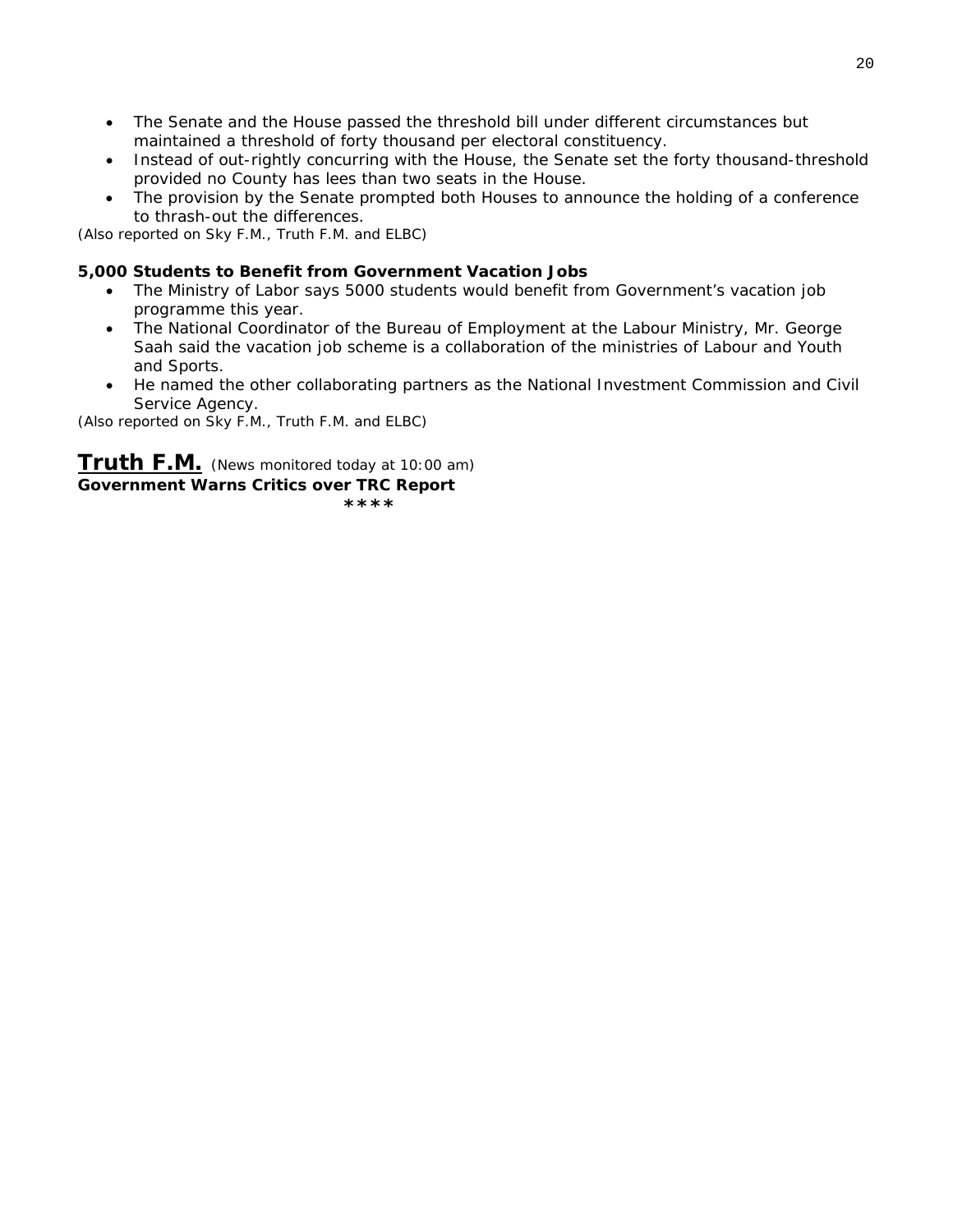### Radio Netherlands Worldwide Friday, 10 July 2009

### **Bosnia marks Srebrenica with no reconciliation in sight**

By International Justice Desk



*Sarajevo, Bosnia and Herzegovina* 

Bosnia's Muslims will mark the anniversary of the Srebrenica massacre on Saturday with their relations with Serbs at their worst in the 14 years since the slaughter.

The massacre of some 8,000 Muslim men and boys by Serb forces on July 11, 1995 – Europe's worst atrocity since World War II - is to be commemorated across Europe for the first time Bosnia, which remains sharply divided along ethnic lines.

The European Parliament in January proclaimed the date a day of commemoration of the Srebrenica genocide, calling on countries across the continent to support the move.

While they admitted in 2004 that their forces killed 8,000 Srebrenica Muslims, Bosnian Serb authorities condemned the resolution, in what's seen as a reflection of the revival of nationalist rhetoric that triggered the country's 1992-1999 war.

In another act of defiance on Wednesday, Serb deputies in the Bosnian parliament blocked an initiative to declare July 11 the Srebrenica genocide remembrance day in the former Yugoslav republic.

"Bosnia is facing the worst political crisis since the war," political analyst Srecko Latal told AFP.

"One of the rare encouraging things is that political tensions have not reflected on the relationships between ordinary people," he added, warning that this "might be changing."

Bosnia's inter-ethnic war cost 100,000 lives and left the country split into two highly autonomous entities -- the Muslim-Croat Federation and the Serbs' Republika Srpska.

The eastern town of Srebrenica remains in the Serb-run half - a factor which has added to tensions highlighted this month by the arrest of a massacre survivor while entering Republika Srpska from Croatia.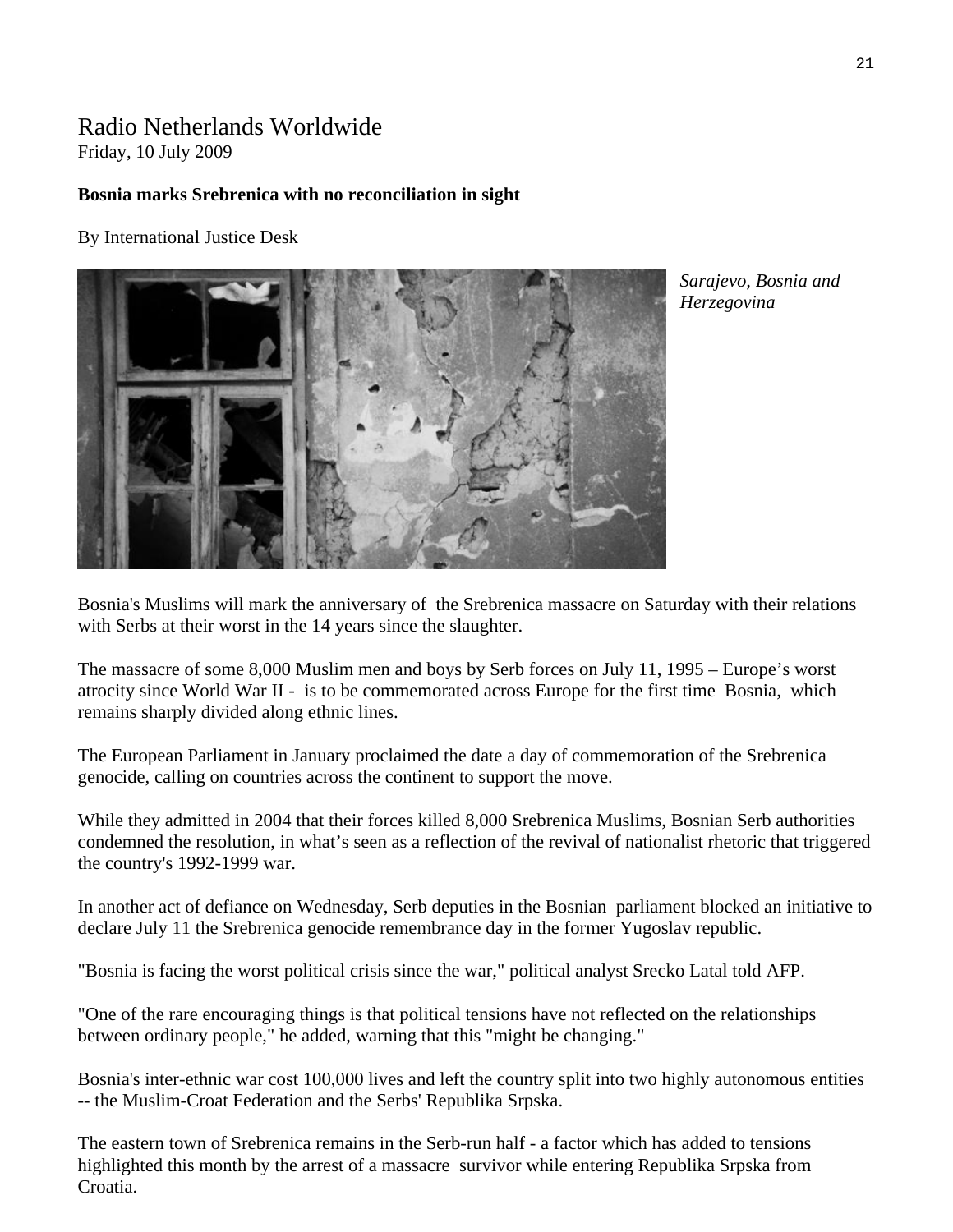The detention of Midhat Salihovic was condemned by groups representing survivors, which warned they would cancel Saturday's ceremony in protest.

Salihovic, who was to attend the burial of his father and brother both killed in Srebrenica, was released after questioning.

His arrest was "clearly politically motivated," said Mirsad Tokaca of the non-governmental Centre for the Investigation of War Crimes, adding that local leaders "politicise every issue and manipulate victims."

"We are fortunate to have not had some real incidents" because such abuse of Srebrenica survivors could cause them to react like a "bull to a red rag," said Tokaca.

Experts and analysts warn that events surrounding the massacre anniversary indicate deeper problems in post-war Bosnia.

Political tensions had been rising in the country since its 2006 elections, with Serbs threatening to secede and some Muslim leaders calling for the abolition of Republika Srpska.

Tens of thousands of Muslims are expected gather in Srebrenica on Saturday to attend the memorial and burial ceremony for more than 500 newly identified victims.

Most of these remains were found in secondary graves, where they had been moved from initial burial sites in an attempt by Serbs to cover up war crimes.

So far some 3,200 victims have been buried at a memorial just outside the ill-fated town. Thousands are yet to be exhumed and identified in the area where some 70 mass graves have been uncovered.

The massacre has been termed genocide by both the International Court of Justice, which handles disputes between nations, and the International Criminal tribunal for the former Yugoslavia (ICTY).

Bosnian Serb wartime leader Radovan Karadzic, suspected of being behind the massacre, was detained last year and is awaiting trial before the ICTY. His army chief and co-accused Ratko Mladic is still on the run.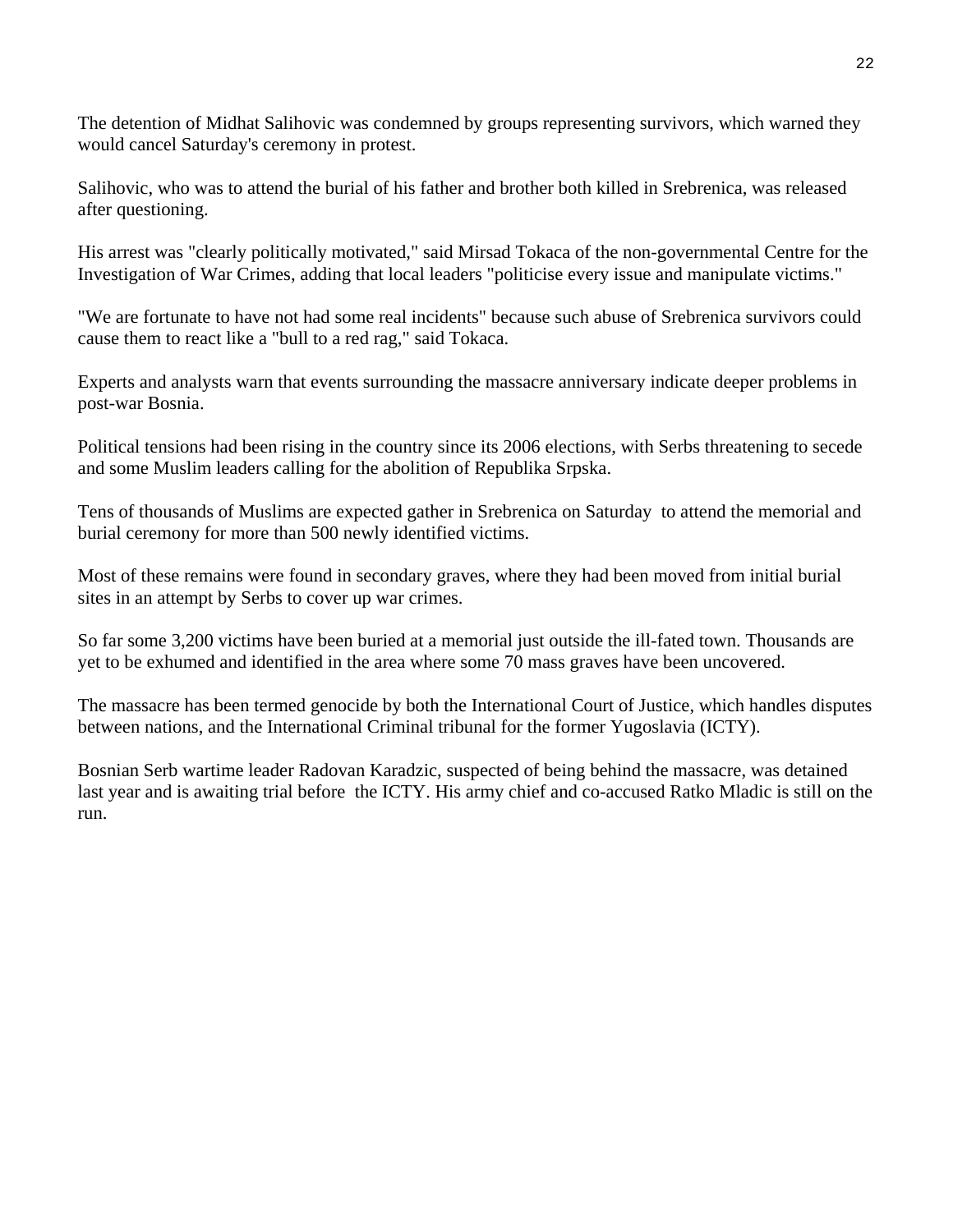# GhanaDot.com Sunday, 12 July 2009 http://www.ghanadot.com/reviews.akosah.africaevil.071209.html

### **Africa's Evil: An Examination**

By Kofi Akosah-Sarpong

### **Africa's evil scene**

The eccentric atmosphere following the International Criminal Court (ICC) issuing an arrest warrant for Omar al-Bashir, Sudan's President, on charges of war crimes and crimes against humanity (short of genocide) in Darfur open the obscurities of evil in Africa for the past 50 years.

In some sort of grim moment, al-Bashir and the ICC are quarrelling over the darkness in Darfur, where the United Nations estimates that over 300,000 people (and still counting) have died in the past six years of the conflict. So, what have al-Bashir being doing in the past years to have prevented such evil? And al-Bashir, with a cold-shoulder, denies the ICC charges and dismisses any ruling by the ICC as insignificant and rejects the chilling pains, horrors, darkness, and deaths hovering over Darfur.

Africans, who have over the past 50 years seen other horrifying evils across their borders, are a bit relieved over the al-Bashir indictment – at least, for now, psychologically. al Bashir's formal arrest and trial will add up to the updating on Liberia's Charles Taylor, the Democratic Republic of Congo (DRC)'s ex-warlord Thomas Lubanga and Chad's Hissène Habré. And as Clifton Crais meditates in Politics of Evil, Africans, with the help of the international community, are capable of fighting evils that have destroyed their progress as they did against one of the great evils of the 20th century – South Africa's apartheid.

For the past decades, from Idi Amin's Uganda, Jean-Bedel Bokassa's Central African Republic (CAR), Samuel Doe's Liberia, Foday Sankoh's Sierra Leone, Mengistu Haile Mariam's Ethiopia to Juvénal Habyarimana's Rwanda, stains of deadly ethnicity, threats, frightening tension, harassments, massacres, witchcraft, human sacrifices, genocides, deaths, civil wars, famine, murders, floods, locusts and other natural disasters have visited Africa.

With fast developing global communication gadgets, Africa's evils are being tracked day in, day out by satellites, video clips, radio, mobile phones, photographs, and computers, showing vivid clarities of the heavy suffering of the people of Darfur, CAR's north-east region, Chad's Zaghawa and Tama ethnic groups and the DRC's eastern region. Video clips released by the British-based Aegis Trust show a Sudanese government soldier saying he was forced to rape at gunpoint by a senior officer and other doers said such acts were intended to make babies of a different race. Now and then, an evil, a true chasm.

An evening newscast would tell the natural tribulations – the Supreme Being (God)'s anger and nature – locusts' outbreak in Mali, the Gambia, Senegal, Niger and Burkina Faso, the floods in Mozambique, Malawi, and Zambia, the deaths by cholera in Zimbabwe, and ebola outbreak in the DRC. As Darfur shows, it would add up to moral evils – the horrors accomplished by Africa's "Big Men" and their foreign accomplices. After Darfur, Liberia and Sierra Leone, anything new about Africa's evils? Hackings in apartheid South Africa? The simultaneous assassination of Guinea-Bissau's President Bernardo Vieira and Chief of its Armed Forces, Gen. Tagme na Waie, on purely tribal hatred grounds? A baby, called Mercy, left to die in Ghana's Upper West region for allegedly being a witch? Or the constant kidnappings in Nigeria's fidgety Niger Delta region where pregnant women are raped to death? Its being awhile in 2005 when the charity Medecine Sans Frontieres reported that almost 500 cases of rape against women, children and men in Darfur – the horror is still going on.

From genocide, rape, human sacrifices, floods, moral evils, cannibalism to juju-marabout mediums and witchdoctors messing up families, Africa has seen all evils and appears to have explored all sorts of evil deeds.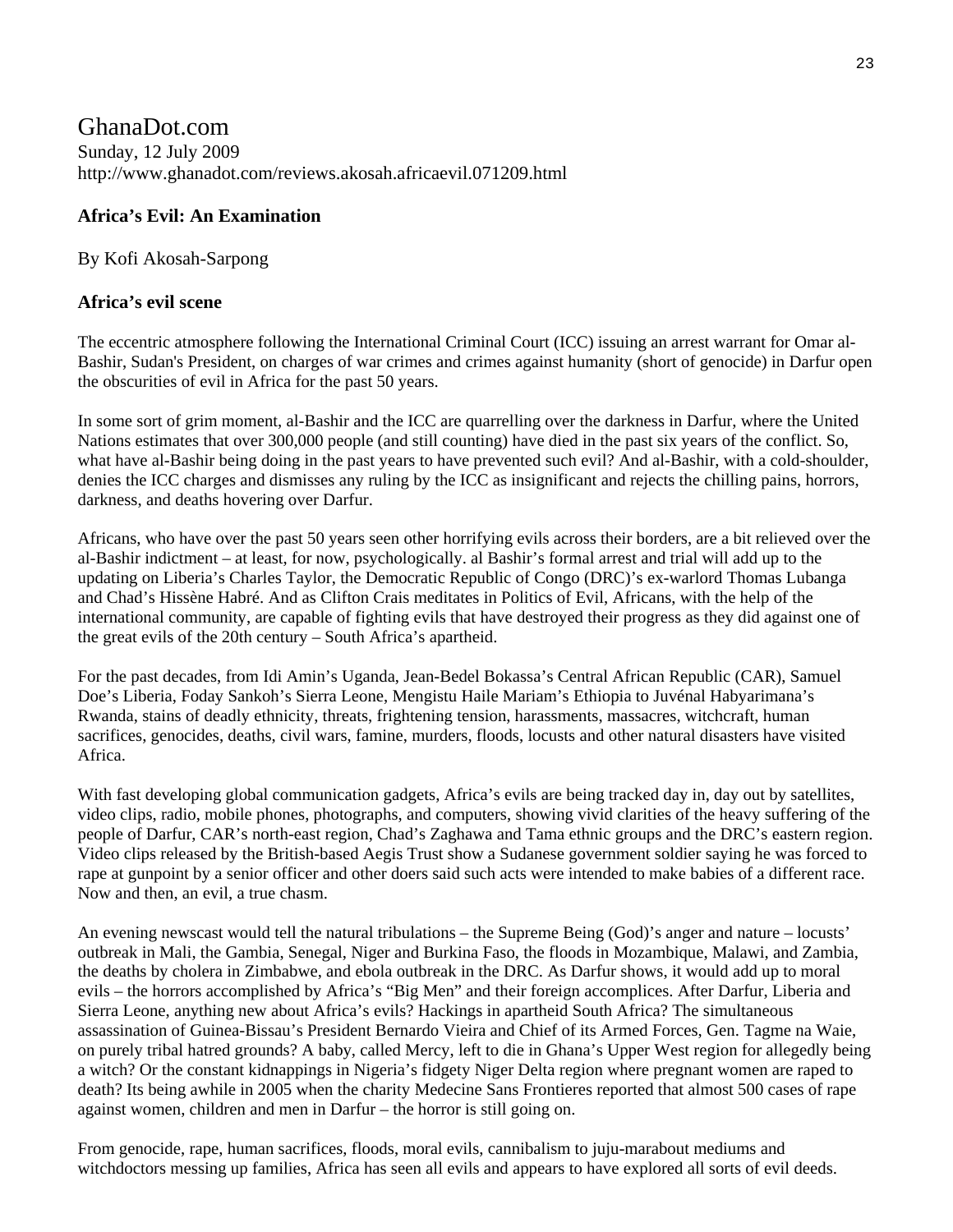Villages and farms burned in Sierra Leone and Liberia during their civil wars were evils made noticeable. The evil turned people's shelters and livehood upside down, with some committing suicide as a result.

Despite highly developed high-tech war gadgets, the genocide in Rwanda saw the use of crude weapons – machetes. In Conspiracy to Murder - the Rwandan Genocide, Linda Melvern explains how machetes were purposely imported from Egypt and France to commit the genocide in an atmosphere of frightful tribalism. In the Liberian civil war, both President Samuel Doe and then rebel leader Charles Taylor used sophisticated weapons and demonized each other as evil. Doe had Taylor as evil, Taylor had Doe as evil. After Doe's murder and with Taylor confronted with new war as President, Taylor came down as the evil one by rebel forces. Liberian women organized protests that helped push Taylor into exile in Nigeria and later on his on-going trial at The Hague on eleven counts of war crimes, crimes against humanity and other slaughter.

### **Is there more or less evil in Africa today?**

Is there more or less evil in Africa today than 50 years ago? As Ghana and Benin Republic exemplify, the past years have brought the triumph of democratic order and freedoms against long years of detestable military juntas and insomniac one-party systems. In Ethiopia and Benin Republic communism collapsed; in South Africa apartheid was toppled; the end of the Cold War freed Africa as the threatre of Superpower rival that left Somalia burnt down and Liberia in the gutter. But state violence persist in most African states – in the style of CAR's Bokassa, Guinea's Sekou Toure and Mobutu's Zaire.

Across Africa, democracy and freedoms are flowering, though with pains, announcing the beginning of history, with mass communications and global prosperity knocking down the old order. Africa can take satisfaction from the progress of Ghana, Cape Verde, Senegal, Tanzania, Benin, South Africa, Botswana and Mauritius, without disparagement, that reason, the rule of law, freedoms, human rights and democracy are pushing out some of its evils into the Atlantic and the Indian oceans and enlightening the continent.

But as Somalia, CAR, the DRC and Darfur show some parts of Africa are concurrently darker. The amputations in Sierra Leone and the dismembering of people in Liberia during their respective civil wars not only announced that each African era reveals its own evils but also the sorting out of different darkness. In some parts of Africa evil may be changing its priorities and intentions but pretty much of it remain the same – human sacrifices remains the same, and is increasing in Gabon over the past twenty years, where Jean-Elvis Ebang Ondo, a school teacher, has been waging national campaigns against human sacrifices after his 12-year-old son and a friend were ritualistically killed, their dismembered bodies washed up on a Libreville beach.

From the African culture to the practices of their nation-states, evil does exist – Africans do not argue about that, they know all about the horrors evil brings, as new killing-fields, from DRC, Darfur to Somalia, show, the level of horrors still shock even the most hardened observers, revealing how violent, corrupt, atrocious and vicious Africa's evil perpetrators can be. Natural evils or the hands of the Supreme Being? The 2000 catastrophic flood in Mozambique that made many homeless, about 800 people killed, over 1,400 km² of arable land destroyed and over 20,000 head of cattle lost, the worst in 50 years, shows nature's impulses and brutalities that go past reasoning.

But though Africans know evil exist, they do not give it too much credit, to do that is to give more power to evil than good. Africans acknowledge that their cultural universe is a battleground between evil and good forces, the outcome not in doubt, where good triumph over evil, over witchcraft and demons. As the re-marking of Uganda by Yoweri Museveni shows after Idi Amin's cataclysm, Africans know evil is temporary but good is permanent. From the various Truth and Reconciliation Commissions in Ghana, South Africa, Nigeria, Sierra Leone, and Liberia, Africans, who are one of the most forgiving of humanity, do not allow their lower instincts and tragedies grow-up as the dominant idea. To do that is to make evil equal to the Supreme Being. What passes for evil, such as a baby called Mercy abandoned to die in Ghana's Upper West region, for allegedly being a witch, may be mere ignorance that can be corrected with public human rights education. Guinea-Bissau's dark metaphysics can be managed by the regional body ECOWAS seeing it as outlandish accidents or absolute stupidity.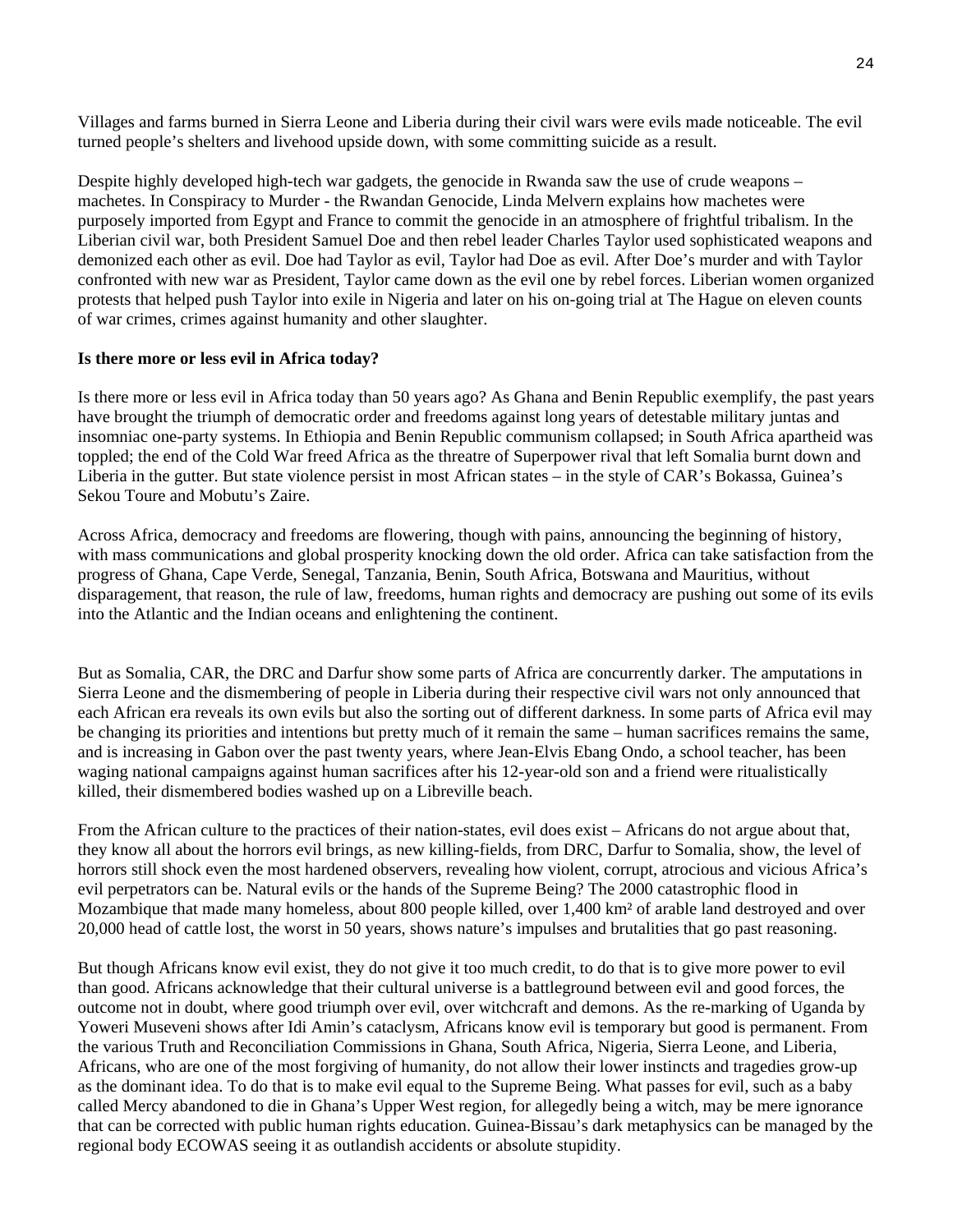Or, for the matter of evil challenging the Supreme Being, Zambia's Roman Catholic Archbishop, Emmanuel Milingo, talks of the fact that in African tradition, development occurs only when the metaphysical is balanced with the physical. And where there is no balance, crises occur. Here darkness isn't empowered; the darkness hasn't the same power as the light.

But as Africans deal with evil, the issue is being moved out of their metaphysics into the intellectual framework, into the human agency, into the ICC, into the various Truth and Reconciliation Commissions across Africa, into the International Criminal Tribunal for Rwanda (ICTR) in Arusha, Tanzania, into the UN Special Court for Sierra Leone and the growing democracies, the rule of law and freedoms across the continent. This means evil as an African dilemma will be solved more intelligently outside the African cosmological context.

This moves the evil discussions out of African fatalism and "na god mak am" (God has destined it) syndrome, as the Sierra Leonean would say, to the holistic, making the evil-doers responsible for their actions, as human agencies, and not some demons, evil spirits influencing malevolent perpetrators. When in DRC's Ituri province between June 2007 and June 2008, 6,766 cases of rape were reported, according to the UN, with 43% involving children, the evil debate was being addressed outside demonology to the intellectual framework, to the real world. Despite that, as Lance Morrow explains in Evil: An Investigation, evil is amorphous, intellectually unmanageable, an anonymous, hideous charm, difficult to comprehend, and no explanation as to what it is despite attempts by geopolitics and sociobiology to do so.

### **Evil is alive in Africa**

Despite the years of Mobutu, Bokassa, Idi Amin, and Siad Barre that saw more mayhem in Africa and sown the seeds for much of today's Africa's evil – collapsed states, murders, deaths, civil wars, human sacrifice, negative superstitious beliefs, corruption, deadly ethnicity, frightening tension, genocide, crime against humanity – the understanding was that Africa's evil will recede with new generation of elites. But evil is still wandering across Africa, where in Sierra Leone, Liberia, Darfur, Zimbabwe, the CAR, DRC cholera outbreaks are denied, ritual murders on the rise, babies' skulls are dashed against rocks, attempts to twist off the heads of toddlers, girls, their mothers, grandmothers and their male relatives raped at knife – or gunpoint, the weapons then used to inflict mutilation.

Sierra Leone's Foday Sankoh, whose rebel group the Revolutionary United Front amputated people, mutilated opponents, engaged in sexual violence, and burnt down villages and farms, raised atavistic questions about evil. But Africa is confronting new forms of evil – corruption, tribalism, fear of military juntas, threats of one-party regimes, the environment/poor sanitation, Pull Him/Her Down (PHD) syndrome, drugs, HIV/AIDS, deadly superstition, child abuse, genocide, crime, "Big Man" disorder. The fear of military juntas and one party regimes, that saw Africans looted, harassed, threatened, abused with impunity, and killed, are receding with remarkable speed. Nigeria's Gen. Sani Abacha, who ruled from 1993 to 1998 and perhaps the most brutal and looting military junta of Africa's recent memory, robbed over US\$4 billion with his family and cronies, in an atmosphere of abject poverty and despair, fear, deaths, mindlessness, harassment, threats and Big Man's syndrome.

For the past 50 years, much of Africa's evils have not been from nature, or the Supreme Being, but from Africans themselves. The evil has been Africans destroying each other as they attempts to progress in the fashion of PHD. In Ghana, the new John Atta Mills administration, aware of the micro-level PHD projected into the macro-level, that have seen the destructive practice of new regimes either discontinuing or destroying development programs of the previous regimes, says "policies and programmes currently in the pipeline, initiated by the last administration, which supported positive national development, must be thoroughly reviewed, preserved and added to the new initiative that would be recommended."

Whether by nature or African-made, new evils raise new moral queries. Why destroy each other? Why Darfur? Why PHD? Who is to blame? Does evil sorely emanates from certain parts of the African culture or not – where do you put responsibilities? Are evils, whether by nature or the African, the act of the Supreme Being and, therefore, not Africans responsibility? Or if Africa's evils are the actions of Africans, then they have moral responsibility to answer?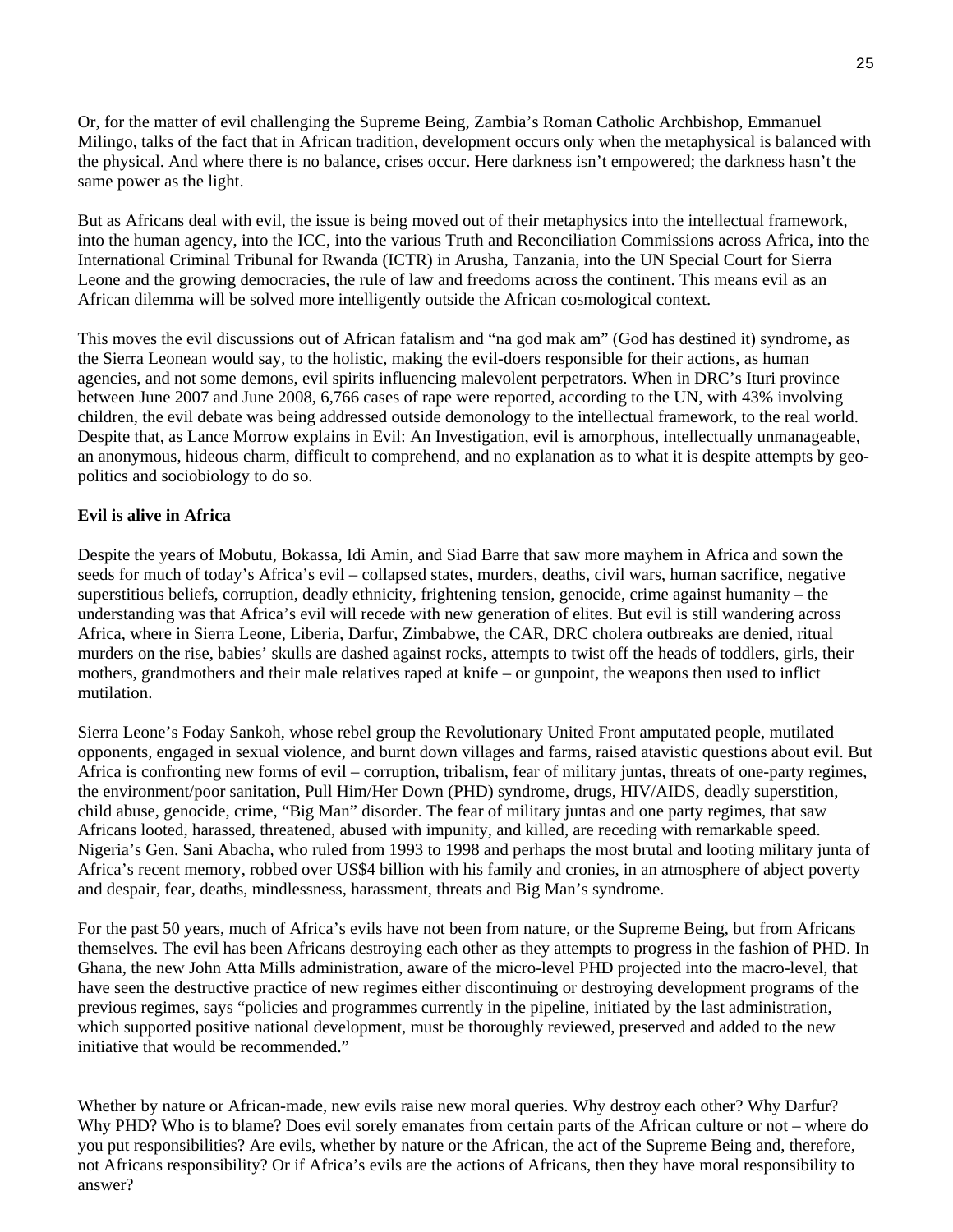### **Does evil exist in Africa?**

To be convinced that evil exists in Africa, just look at the rapid spread of churches and mosques across the continent. In a culture where evil spirits and demons are everyday discussions, where people attribute their misfortunes to them and struggle to seek protection against them, and the churches and mosques becoming refuge, evil does exists. In Ghana, the suggestion has been made by Akanayo Konkronko, director of Black Herbal Clinic, a traditional medicine clinic that among other activities battle evil spirits, for the establishment of National Spiritual Courts to try traditional spiritual cases.

Why are Africans obsessed with evil? Who created evil? What does evil look like? If evil is a mystery, as some thinkers argue, can it be scientifically or systematically proved? When Africans speak of evil, what do they mean? Is traditional sense of evil the same as modern sense of evil? Can we know evil; can the African know what drive Sudan's Arab janjaweed militias to engage in racially-motivated rape against African fellow Muslims in Darfur? A dilemma! But we can know the works of evil and the fact that it is strange and understated. President Charles Taylor used to enforce discipline in schools by canning his daughter publicly for indiscipline but is on trial for crime against humanity in The Hague.

As the destructions of the cities and plains in Rwanda, Sierra Leone, Liberia and Cote d'Ivoire show evil is easier to undertake. And as attempts at reconstruction of the cities and plains in Sierra Leone, Liberia and Cote d'Ivoire show creativity is harder. African dictators, who have caused immense destruction of the continent, normally have leisure time while their countries burn. Samuel Doe has nice time drinking whisky while Liberia implodes. Kutu Acheampong entertained women with alcohol and cigarettes at the Osu Castle while Ghana's socio-economic affairs collapsed.

As the hearings at various Truth and Reconciliation Commissions across Africa revealed evil is the dread projected to the category of the incomprehensible. When the rebel forces neared Monrovia, Samuel Doe and his associates fatalistically shouted, "No Doe, No Liberia," and they destroyed Monrovia. Despite the atrocities some Liberians were prepared to forgive. Part of the reason may be their inability to understand why brothers and sisters will easily destroy each other for nothing. And sometimes, as the ICC, the various Truth and Reconciliation Commissions across Africa, the Special Court for Sierra Leone, the ICTR indicate, evil is actions we cannot forgive. Thomas Lubanga, a DRC ex-warlord, is on trial at the ICC for recruiting children under 15 to fight. To Lubanga and the likes of Foday Sankoh, what has children got to do with DRC's troubles that they should be used to fight?

### **Evil and the Other**

Nowhere in Africa is evil the Other than in Darfur, Rwanda and Burundi – evil is the one outside the ethnic group. As the Rwandan genocide revealed evil works by dehumanizing the Other: The 1994 Rwandan genocide saw the mass killing of between 800,000 to 1,000,000 of Rwanda's Tutsis and Hutu political moderates by Hutus under the Hutu power ideology over the course of approximately 100 days, from the assassination of President Juvénal Habyarimana on 6 April up until mid July. Its rapidity reveals its vicious and well-organized logic, where recognizing Others as evil justified further the mass killings against them.

In Benin, one of the reasons for its stable democracy for the past 16 years is its ability to highly integrate its over 42 ethnic groups, thus moving beyond people thinking in terms of deadly ethnicity, of categories, one of the methods of evil. In the Ethiopia of 1974 to 1991, true to its Marxist-Leninist thinking of categories, not human beings, saw the ruling Marxist Derg, under Mengistu Haile Mariam, used cruel tactics, including executions, assassinations, torture and the imprisonment of tens of thousands without trial, most of whom were innocent, to enforce its categories.

In either Rwanda or Ethiopia, and by extension other African states where the evils of the Other is a pressing issue, evil hardens into the fixed, creates chemistry that brews into obliteration of the Other, by becoming pitiless, persistent. Here comprehension reaches its limit and evil, ever charismatic, lures the mind to destruction. Guinea-Bissau's tribalism is so deadly that President Bernardo Vieira instructed elements of his Balante tribe to kill Chief of Armed Forces, Gen. Tagme na Waie, whose Papel elements in the army retaliated by killing President Viera.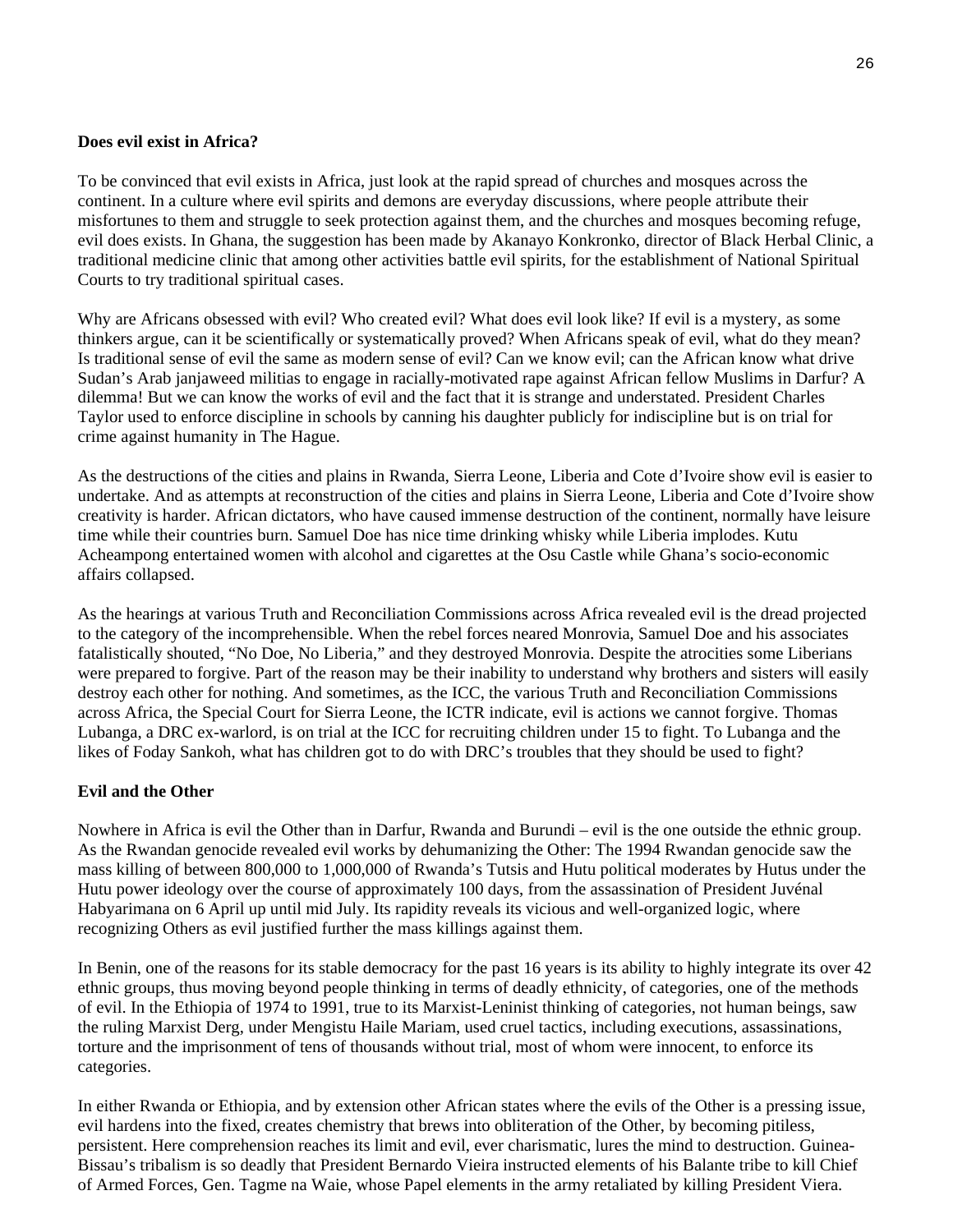Once again, Benin has superbly integrated its ethnic groups, and despite evil and good still circling in people's mind, like any human being, it has been able to deal with the evil of tribalism by its ability to let its citizens think not in class or categories, despite being a former Marxist ideologue. Such skillful greater ethnic integration cures evil as a malady.

### **Africa's evil – a metaphysical dilemma**

If in the horrors of Darfur and eastern DRC we see Nathaniel Hawthorne's Young Goodman Brown where there is Satanic revelry in the wood and the devil proclaims, "Evil is the nature of mankind. Welcome again, my children, to the communion of your race," can the Supreme Being be faulted for the evil nature of the perpetrators since He/She is the creator? In African cosmology, the existence of evil (or demons) explains the existence of the Supreme Being, making the Supreme Being meaningful in a world of evil. Whether in African cosmology or Western theology, there have long been attempts by theodicy to grapple with the good Supreme Being and evil. As the revulsions in Darfur and eastern DRC show, people cannot come to terms with such evil, making any explanation of theodicy unpersuasive.

If there is good Supreme Being, then why the horrors in Somalia, Darfur and eastern DRC? Why the use of child soldiers and sex slavery by supposedly adults who should know better? Why dreadful believe in witchcraft? Why do some Africans engage in human sacrifices? Why albinos should in Tanzania, Ghana and other African states be killed for rituals and in Ghana hunchback's hump ritualistically cut off for rituals and the "murder of physically challenged persons for superstitious reasons."? Short of clearer theological explanations, thinkers such as Elie Wiesel, the American Nazi holocaust survivor, argue that either the good Supreme Being is in "exile" or "retracted himself," and so the issue of tackling evil, either in Somalia, Darfur or eastern DRC, rest with responsibilities, that will redeem Africa's evil, and "even God himself."

For, whether by the Supreme Being or not, both evil and goodness is in our minds, and will need the ICCs and African civil societies to wash the evil parts for the good of the African in the face of unfreedoms, poor rule of law, certain cultural practices that violate human rights, paternalistic "Big Man" syndrome, and authoritarianism in most African countries. A former DRC vice-president, Jean-Pierre Bemba, an example of Africa's "Big Man" malady, will know soon whether he will be tried for war crimes stemming from rapes in the near-collapsed Central African Republic. Africa's evil have brought out the African condition and helped the growing of the ongoing human rights, democracies and freedoms across the continent. At the same time, these reveal the amorphous nature of evil, its corresponding mysteries, and the dilemma confronting theodicies in addressing evil.

### **Taking on the evil in the African culture**

Martin Meredith, in The Fate of Africa, recount that between 17 to 19 April, 1979 the President of CAR, Jean-Bedel Bokassa, who had been accused of cannibalism as part of his juju rituals, participated in the massacre of a number of elementary school students after they had protested against wearing the costly, government-required school uniforms. Around one-hundred were murdered and Bokassa personally beat some of the children to death with his cane.

Over the years, it appears the Bokassa evils have been growing in some parts of Africa where juju help massage the Big Man's ego trip. Africans talk of how some of their leaders appropriate the dark parts of their culture for evil – human sacrifices, charms, ritual blood bath, burying of persons alive with juju-marabout charms, and other fearsome rituals that block general enlightenment. Tune into the Charles Taylor trial in The Hague or the Special Court for Sierra Leone in Freetown and you will be shocked beyond believe about the immense dominance and power of juju-marabout practices, savageries, horrors, the despising of the Supreme Being, the filth and the demonism of Africa. But such negative practices playing with the positive parts in the African culture remain constant and familiar, the proportions roughly the same over the years.

How does Africa contain the proportion of God and evil in the horrible deeds that happened to Rwandans, Congolese, Darfuris, Liberians, Sierra Leoneans? Why should God allow Bokassa to have such evil thoughts and practice them with the state's instruments of coercion? If culture is the construction of people, why the construction of these destructive parts that appear to turn some Africans evil?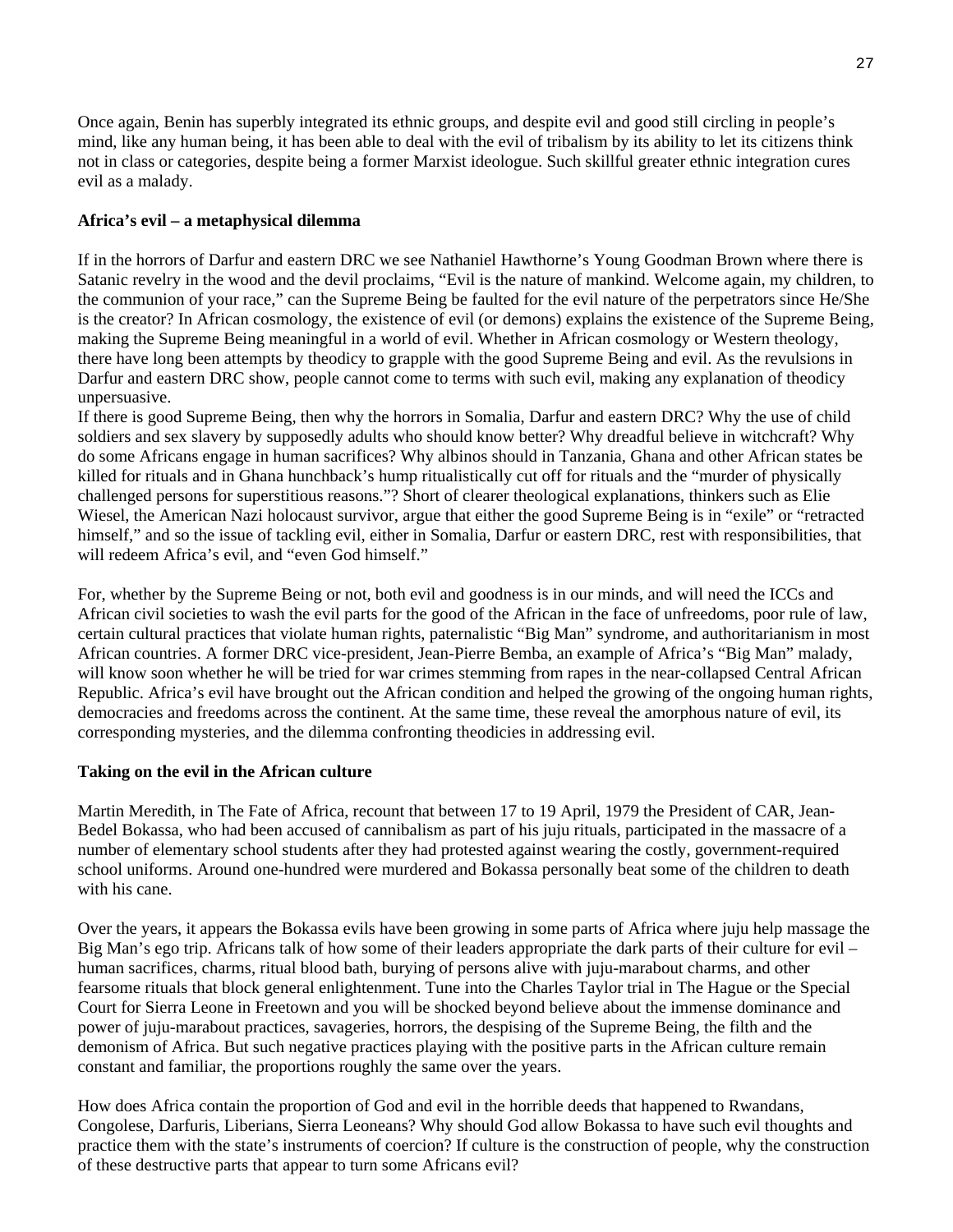Aware of certain destructive parts of their culture and the rest of Africa, Ghanaian public intellectuals – academics and journalists - have rolled out some sort of 17th century European Enlightenment campaigns to refine certain aspects of the culture they deemed destructive, and move their society from the shadows of evil, mal-development, negative superstition and unreason. Using universal human rights values as tools to address these evils, Ghanaian public intellectuals are taking on juju-marabout mediums messing up their system; early marriages and betrothal of women that obstruct their progress such as going to school; female genital mutilation and its physiologically negative implications; human sacrifices that are murders; witchcraft as responsible for varied misfortunes that destroy human agencies; the killing of people (mostly women) accused as witches; the cultural dictation of the beating of wives, sometimes resulting in death; the killing of twins that are deemed evil, among others.

By actively engaging the destructive parts of their culture, Ghanaian public intellectuals are revealing the ascendancy of Africans, as an enlightenment act, despite the Darfurs shattering reason and African civilization. From Kwame Nkrumah to Nelson Mandela, the struggles have been to throw light into Africa's evils and help deal with its mysteries. Nkrumah embodies the struggles against the evils of colonialism part of which consequences are responsible for today's Africa's evils (as Rwanda's President Paul Kagama will tell you). Mandela personifies resistance and challenges to creating democracy as anti-dotes to Africa's evils.

Despite complications with the Supreme Being, this is a way of bringing order, either scientific or moral, in DRC, Somalia, Darfur, CAR, western Chad, Burundi and other parts of Africa. Beyond Nkrumah's era, Africa has much more being integrated into the world system, taking in light as well as darkness and its corresponding evils. The weapons used in DRC, Sierra Leone, Somalia, Liberia or Darfur were imported from abroad, and so are Sierra Leonean rebel groups being advised by their foreign backers to amputate their opponents to send strong signal home and abroad. Africa's evils have also increased due to increases in African population and the world's supply of weapons, and as Sierra Leone and Liberia revealed, drugs, as instruments of evil.

#### **Africa's evils are African made**

Africa's evils swing between certain practices within its culture and tribulations spewing from the outside world. But at the centre of Africa's evils is the idea that Africans are responsible for the actions that results in their evils. This means, aside from natural evils, the supposedly God's evils become Africans' responsibilities and this explains all of Africa's future results. As Amnesty International reported, it isn't only outrageous but also irresponsibility that the death of the Gambian President Yahyah Jammeh's aunt will be attributed to witchcraft and result in over 1,000 Gambian villagers seized by witch-doctors with the help of state police, the army and the president's personal security guard to secret detention centres and forced to drink traditional juju-marabout potions (some developing kidney complications and some dying) to confess.

The Gambian incident reveals Africa's real evils and false evils. In the Gambian episode, agents of objectivity, rationality and reasoning are mixed in a bizarre cocktail of superstition, irrationality, darkness, and primitivity – and the results are irresponsibilities and false evils.

Why should the president's aunt's death be attributed to witchcraft? Is the aunt immune from natural death? Upon what mechanisms did the witch-doctors accuse the poor villagers of bewitching the aunt to death? Who told the witch-doctors that the villagers are witches, evil and, therefore, death merchants? Where is the proof, where is the beef? Will a European think like the Gambian President or Gambians? Are the differences between the Gambian mind and the European mind due to their respective cultures, and, therefore, that determines, in some aspects, what is evil? Does the Gambian culture stifle the human rights of the villagers accused of bewitching the President's aunt? How do we resolve the contradictions between human rights values and the Gambian culture in relation to accusing an innocent person of being a witch, as evil, a killer?

In Imagining Evil, Gerrie Ter Haar and associates explain that in Africa witchcraft is a way of imagining evil, and as the Gambian episode reveal, it can result in death, terrorization, harassment, psychological damages and threats to society, thus making "witchcraft is a human rights issue" and a development challenge. At higher thinking, this is not different from President al-Bashir's crimes against the Darfuris. And like most of Africa's evils, witchcraft becomes simultaneously a spiritual problem as well as material one, as Haar and associates argue. Yet still, as President Jammeh's actions reveals, "both dimensions are significant, but it appears that no lasting solution to the